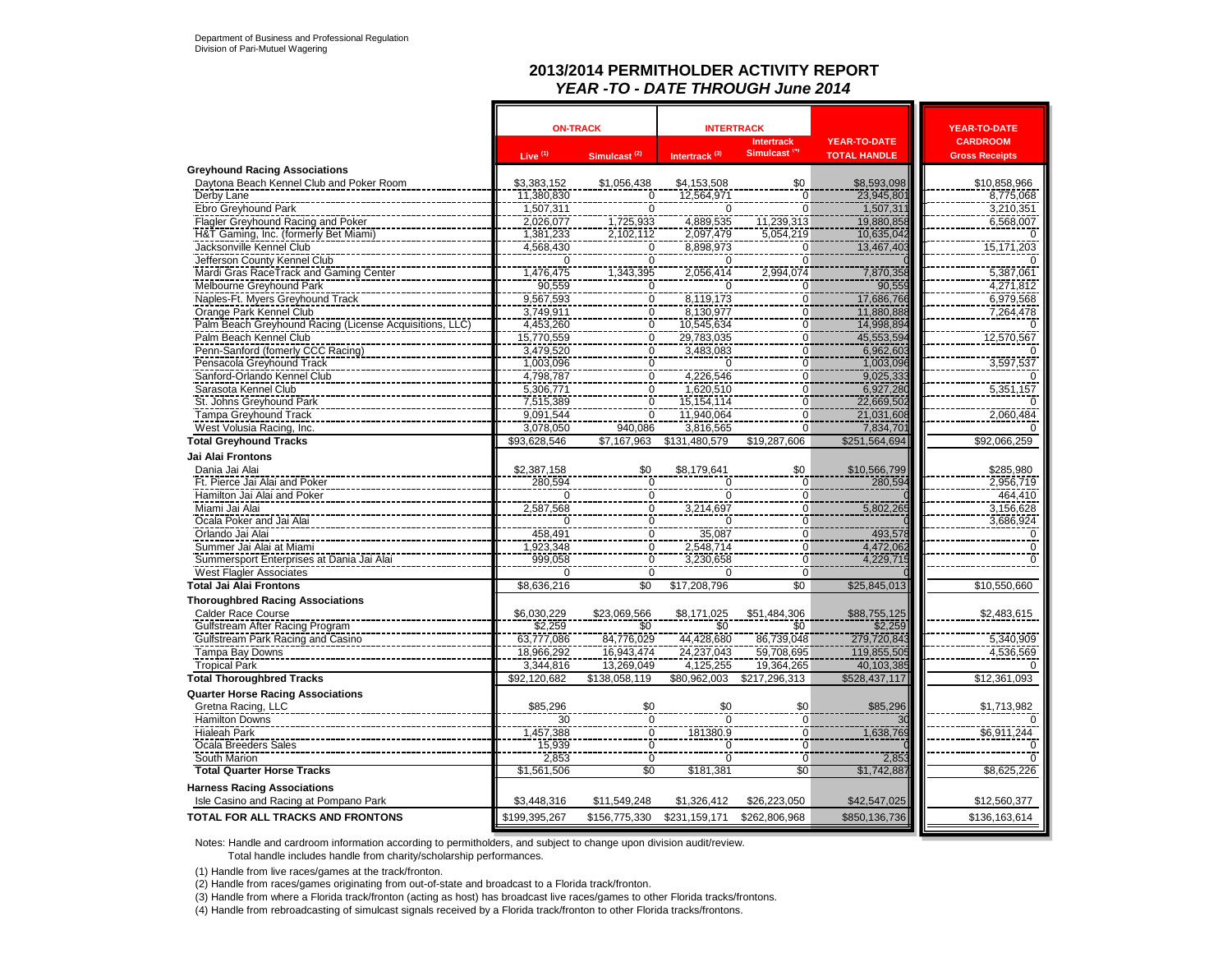## JULY 2013 PERMITHOLDER ACTIVITY REPORT

|                                                                                   | <b>ON-TRACK</b> |                                      | <b>INTERTRACK</b>         |                                  | <b>JULY</b>    | <b>JULY</b>           |
|-----------------------------------------------------------------------------------|-----------------|--------------------------------------|---------------------------|----------------------------------|----------------|-----------------------|
|                                                                                   |                 |                                      |                           | <b>Intertrack</b>                | <b>TOTAL</b>   | <b>CARDROOM</b>       |
|                                                                                   | Live $(1)$      | Simulcast <sup>(2)</sup>             | Intertrack <sup>(3)</sup> | Simulcast <sup>(4)</sup>         | <b>HANDLE</b>  | <b>Gross Receipts</b> |
| <b>Greyhound Racing Associations</b>                                              |                 |                                      |                           |                                  |                |                       |
| Daytona Beach Kennel Club and Poker Room                                          | \$780,221       | \$181,813                            | \$768,268                 | \$0                              | \$1,730,301    | \$959,571             |
| Derby Lane                                                                        | $\Omega$        | $\Omega$                             | $\Omega$                  | $\Omega$                         | $\Omega$       | 760.630               |
| Ebro Greyhound Park                                                               | 506,047         | $\Omega$                             | $\Omega$                  |                                  | 506,047        | 352,509               |
| Flagler Greyhound Racing and Poker                                                | 454,927         | 315,988                              | 1,082,330                 | 1,925,063                        | 3,778,308      | 650,009               |
| H&T Gaming, Inc. (formerly Bet Miami)                                             | 0               | 0                                    | $\Omega$                  | ŋ                                | $\mathbf{0}$   |                       |
| Jacksonville Kennel Club                                                          | 1,465,671       | 0                                    | 2,912,083                 | $\overline{0}$                   | 4,377,754      | 1,197,080             |
| Jefferson County Kennel Club                                                      | 0               | $\frac{0}{0}$                        | 0                         | O                                | $\mathbf{0}$   |                       |
| Mardi Gras RaceTrack and Gaming Center                                            | $\overline{0}$  |                                      | $\overline{0}$            | $\overline{0}$                   | $\overline{0}$ | 421,689               |
| Melbourne Greyhound Park                                                          | $\overline{0}$  | $\overline{0}$                       | $\overline{0}$            | $\overline{0}$                   | $\overline{0}$ | 321,001               |
| Naples-Ft. Myers Greyhound Track                                                  | $\Omega$        | ō                                    | ō                         | $\overline{0}$                   | $\Omega$       | 509,000               |
| Orange Park Kennel Club                                                           | $\Omega$        | 0                                    | $\Omega$                  | $\overline{0}$<br>$\overline{0}$ | $\Omega$       | 573,398               |
| Palm Beach Greyhound Racing (License Acquisitions, LLC)<br>Palm Beach Kennel Club | 1,454,322<br>0  | $\overline{0}$<br>$\overline{0}$     | 3,553,281<br>$\Omega$     | $\overline{0}$                   | 5,007,603      | 1,076,519             |
| Penn-Sanford (fomerly CCC Racing)                                                 | 585,287         | $\overline{0}$                       | 599,680                   | $\Omega$                         | 1,184,967      |                       |
| Pensacola Greyhound Track                                                         | 198,684         | $\overline{0}$                       | $\mathbf 0$               | $\overline{0}$                   | 198,684        | 342,300               |
| Sanford-Orlando Kennel Club                                                       | 0               |                                      | $\pmb{0}$                 | 0                                | $\mathbf{0}$   |                       |
| Sarasota Kennel Club                                                              | $\mathbf 0$     | $\begin{matrix} 0 \\ 0 \end{matrix}$ | 0                         | $\overline{0}$                   | $\overline{0}$ | 428,075               |
| St. Johns Greyhound Park                                                          | $\Omega$        |                                      | $\mathbf 0$               | $\Omega$                         | $\Omega$       |                       |
| <b>Tampa Greyhound Track</b>                                                      | 1,585,656       | $\frac{0}{0}$                        | 2,276,581                 | $\overline{0}$                   | 3,862,237      | 182,741               |
| West Volusia Racing, Inc.                                                         | $\Omega$        | $\overline{0}$                       | $\Omega$                  | O                                |                |                       |
| <b>Total Greyhound Tracks</b>                                                     | \$7,030,814     | \$497,800                            | \$11,192,223              | \$1,925,063                      | \$20,645,900   | \$7,774,522           |
| Jai Alai Frontons                                                                 |                 |                                      |                           |                                  |                |                       |
| Dania Jai Alai                                                                    | \$0             | \$0                                  | \$0                       | \$0                              | \$0            | \$58,475              |
| Ft. Pierce Jai Alai and Poker                                                     |                 |                                      | $\mathbf 0$               | 0                                | $\overline{0}$ | 233,193               |
|                                                                                   | $\mathbf 0$     | 0                                    |                           |                                  |                | 51,705                |
| Hamilton Jai Alai and Poker                                                       | $\mathbf 0$     | $\pmb{0}$                            | 0                         | 0                                | $\overline{0}$ |                       |
| Miami Jai Alai                                                                    | $\mathbf 0$     | $\overline{0}$                       | $\pmb{0}$                 | 0                                | $\mathbf{0}$   | 416,745               |
| Ocala Poker and Jai Alai                                                          | $\Omega$        | $\mathbf 0$                          | $\Omega$                  | $\overline{0}$                   | $\Omega$       | 316,595               |
| Orlando Jai Alai                                                                  | 2,289           | $\mathbf 0$                          | $\mathbf 0$               | 0                                | 2,289          | 0                     |
| Summer Jai Alai at Miami                                                          | $\Omega$        | $\Omega$                             | $\overline{0}$            | $\Omega$                         | $\Omega$       | $\Omega$              |
| Summersport Enterprises at Dania Jai Alai                                         | 378,504         | $\mathbf 0$                          | 1,163,177                 | $\Omega$                         | 1,541,681      | $\Omega$              |
| <b>Total Jai Alai Frontons</b>                                                    | \$380,793       | \$0                                  | \$1,163,177               | \$0                              | \$1,543,970    | \$1,076,713           |
| <b>Thoroughbred Racing Associations</b>                                           |                 |                                      |                           |                                  |                |                       |
| <b>Calder Race Course</b>                                                         | \$1,054,487     | \$3,959,487                          | \$1,212,678               | \$4,278,076                      | \$10,504,729   | \$259,062             |
| Gulfstream After Racing Program                                                   | 565             |                                      |                           |                                  | \$565          | \$0                   |
| Gulfstream Park Racing and Casino                                                 | 1,460,018       | 7,268,102                            | 1,335,751                 | 5,517,296                        | 15,581,167     | 460,265               |
| Tampa Bay Downs                                                                   | 40,342          | 1,886,518                            | $\mathbf 0$               | 7,162,855                        | 9,089,715      | 411,731               |
| <b>Tropical Park</b>                                                              | $\Omega$        | $\Omega$                             | $\Omega$                  |                                  |                |                       |
| <b>Total Thoroughbred Tracks</b>                                                  | \$2,555,412     | \$13,114,107                         | \$2,548,429               | \$16,958,227                     | \$35,176,176   | \$1,131,058           |
| <b>Quarter Horse Racing Associations</b>                                          |                 |                                      |                           |                                  |                |                       |
| Gretna Racing, LLC                                                                | \$0             | \$0                                  | \$0                       | \$0                              | \$0            | \$176,736             |
| <b>Gulfstream After Racing Program</b>                                            | $\overline{0}$  | $\overline{0}$                       | $\overline{0}$            | Ō                                | $\overline{0}$ |                       |
| <b>Hialeah Park</b>                                                               | $\Omega$        | $\Omega$                             | $\Omega$                  | $\Omega$                         | $\overline{0}$ | $\mathbf 0$           |
| <b>Harness Racing Associations</b>                                                |                 |                                      |                           |                                  |                |                       |
| Isle Casino and Racing at Pompano Park                                            | \$170,151       | \$1,073,451                          | \$56,353                  | \$2,231,496                      | \$3,531,451    | \$1,157,102           |
| TOTAL FOR ALL TRACKS AND FRONTONS                                                 | \$10,137,170    | \$14,685,359                         | \$14,960,182              | \$21,114,786                     | \$60,897,497   | \$11,316,130          |
|                                                                                   |                 |                                      |                           |                                  |                |                       |

Notes: Handle and cardroom information according to permitholders, and subject to change upon division audit/review.

Total handle includes handle from charity/scholarship performances.

(1) Handle from live races/games at the track/fronton.

(2) Handle from races/games originating from out-of-state and broadcast to a Florida track/fronton.

(3) Handle from where a Florida track/fronton (acting as host) has broadcast live races/games to other Florida tracks/frontons.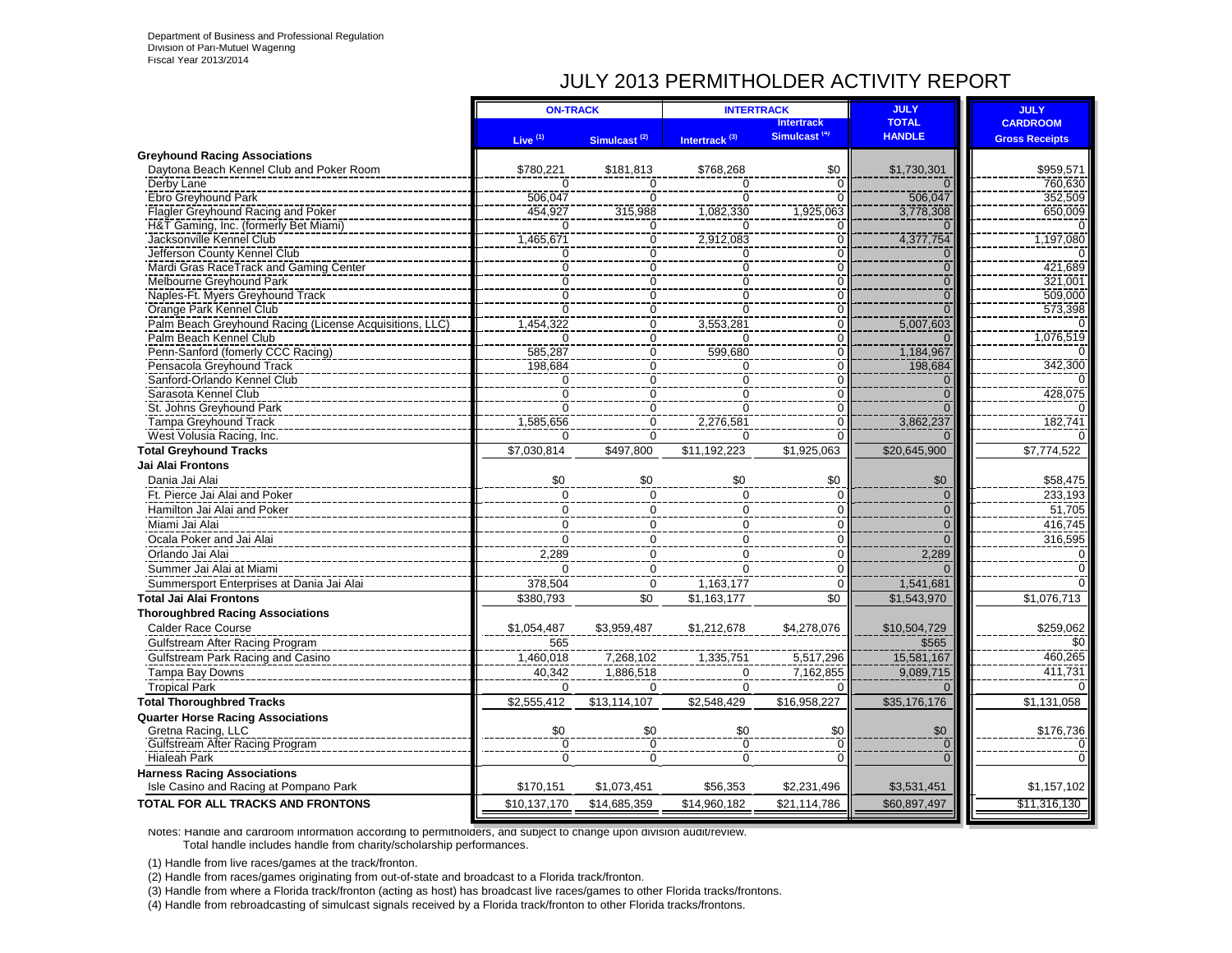#### **AUGUST 2013 PERMITHOLDER ACTIVITY REPORT**

|                                                                | <b>ON-TRACK</b> |                          |                           | <b>INTERTRACK</b>                             | <b>AUGUST</b>                 | <b>AUGUST</b>                            |
|----------------------------------------------------------------|-----------------|--------------------------|---------------------------|-----------------------------------------------|-------------------------------|------------------------------------------|
|                                                                | Live $(1)$      | Simulcast <sup>(2)</sup> | Intertrack <sup>(3)</sup> | <b>Intertrack</b><br>Simulcast <sup>(4)</sup> | <b>TOTAL</b><br><b>HANDLE</b> | <b>CARDROOM</b><br><b>Gross Receipts</b> |
| <b>Greyhound Racing Associations</b>                           |                 |                          |                           |                                               |                               |                                          |
| Davtona Beach Kennel Club and Poker Room                       | \$560,714       | \$163,211                | \$726.563                 | \$0                                           | \$1,450,487                   | \$929.884                                |
| Derby Lane                                                     |                 |                          | $\Omega$                  | $\Omega$                                      |                               | 718,594                                  |
| Ebro Greyhound Park                                            | 314,056         | $\Omega$                 | $\overline{0}$            | $\Omega$                                      | 314,056                       | 324,556                                  |
| Flagler Greyhound Racing and Poker                             | 492,004         | 310,698                  | 1,145,687                 | 1,935,564                                     | 3,883,953                     | $\frac{1}{547,112}$                      |
| H&T Gaming, Inc. (formerly Bet Miami)                          | $\Omega$        | $\Omega$                 | $\Omega$                  | $\Omega$                                      | $\Omega$                      |                                          |
| Jacksonville Kennel Club                                       | 1,482,256       | $\overline{0}$           | 2,868,645                 | $\overline{0}$                                | 4,350,901                     | 1,191,944                                |
| Jefferson County Kennel Club                                   | 0               | 0                        | 0                         | $\mathbf 0$                                   | $\mathbf{0}$                  |                                          |
| Mardi Gras RaceTrack and Gaming Center                         | $\mathbf 0$     | $\overline{0}$           | $\overline{0}$            | 0                                             | $\Omega$                      | 400,889                                  |
| Melbourne Greyhound Park                                       | 0               | $\overline{0}$           | $\overline{0}$            | $\mathbf 0$                                   | $\overline{0}$                | 340,782                                  |
| Naples-Ft. Myers Greyhound Track                               | $\Omega$        | $\Omega$                 | $\overline{0}$            | $\Omega$                                      | $\Omega$                      | 479,659                                  |
| Orange Park Kennel Club                                        | $\Omega$        | $\Omega$                 | $\Omega$                  | $\Omega$                                      | $\overline{0}$                | 592,085                                  |
| Palm Beach Greyhound Racing (License Acquisitions, LLC)        | 1.493.224       | Ō                        | 3.573.899                 | $\overline{0}$                                | 5,067,123                     | 0                                        |
| Palm Beach Kennel Club                                         | $\Omega$        | $\mathbf 0$              | $\Omega$                  | $\Omega$                                      | $\Omega$                      | 1,005,412                                |
| Penn-Sanford (fomerly CCC Racing)                              | 690,529         | $\overline{0}$           | 708,702                   | $\Omega$                                      | 1,399,230                     | 0                                        |
| Pensacola Greyhound Track                                      | 140,092         | $\overline{0}$           | 0                         | 0                                             | 140,092                       | 346,843                                  |
| Sanford-Orlando Kennel Club                                    | $\Omega$        | $\Omega$                 | $\overline{0}$            | $\Omega$                                      | $\Omega$                      |                                          |
| Sarasota Kennel Club                                           | $\overline{0}$  | $\overline{0}$           | $\overline{0}$            | $\Omega$                                      | $\Omega$                      | 421,062                                  |
| St. Johns Greyhound Park                                       | $\overline{0}$  | $\overline{0}$           | $\overline{0}$            | $\overline{0}$                                | $\overline{0}$                |                                          |
| Tampa Greyhound Track                                          | 1,564,298       | $\overline{0}$           | 2,250,238                 | $\mathbf 0$                                   | 3,814,535                     | 173,559                                  |
| West Volusia Racing, Inc.                                      | O               | $\Omega$                 | $\Omega$                  | $\Omega$                                      | $\Omega$                      |                                          |
| <b>Total Grevhound Tracks</b>                                  | \$6,737,173     | \$473.909                | \$11.273.733              | \$1,935,564                                   | \$20.420.379                  | \$7,472,381                              |
| <b>Jai Alai Frontons</b>                                       |                 |                          |                           |                                               |                               |                                          |
| Dania Jai Alai                                                 | \$0             | \$0                      | \$0                       | \$0                                           | \$0                           | \$46,070                                 |
| Ft. Pierce Jai Alai and Poker                                  | $\Omega$        | 0                        | $\mathbf 0$               | $\Omega$                                      | $\mathbf{0}$                  | 221,256                                  |
| Hamilton Jai Alai and Poker                                    | 0               | 0                        | 0                         | $\mathbf 0$                                   | $\mathbf{0}$                  | 44,876                                   |
| Miami Jai Alai                                                 | $\mathbf 0$     | 0                        | 0                         | $\Omega$                                      | $\overline{0}$                | 340.084                                  |
| Ocala Poker and Jai Alai                                       | $\Omega$        | $\Omega$                 | $\mathbf 0$               | $\Omega$                                      | $\Omega$                      | 305,132                                  |
| Orlando Jai Alai                                               | $\overline{13}$ | $\overline{0}$           | $\overline{0}$            | $\Omega$                                      | $\overline{13}$               | $\Omega$                                 |
| Summer Jai Alai at Miami                                       | 415,024         | $\Omega$                 | 556,984                   | $\Omega$                                      | 972,008                       | $\Omega$                                 |
| Summersport Enterprises at Dania Jai Alai                      | 59,375          | $\mathbf 0$              | 179,694                   | $\Omega$                                      | 239,069                       | $\Omega$                                 |
| <b>Total Jai Alai Frontons</b>                                 | \$474,412       | \$0                      | \$736,678                 | $\overline{30}$                               | \$1,211,090                   | \$957,418                                |
| <b>Thoroughbred Racing Associations</b>                        |                 |                          |                           |                                               |                               |                                          |
| Calder Race Course                                             | \$1,034,430     | \$4,384,460              | \$1,222,544               | \$5,147,575                                   | \$11,789,008                  | \$259,832                                |
| Gulfstream Park Racing and Casino                              | 1,438,682       | 9,296,762                | 1,239,100                 | 6,857,144                                     | 18,831,688                    | 435,172                                  |
| Tampa Bay Downs                                                | $\mathbf 0$     | 2,132,212                | 0                         | 8,075,375                                     | 10,207,587                    | 373,442                                  |
| <b>Tropical Park</b>                                           | $\Omega$        | 0                        | $\mathbf 0$               | 0                                             | $\cap$                        |                                          |
| <b>Total Thoroughbred Tracks</b>                               | \$2,473,112     | \$15,813,433             | \$2,461,644               | \$20,080,094                                  | \$40,828,283                  | \$1,068,446                              |
|                                                                |                 |                          |                           |                                               |                               |                                          |
| <b>Quarter Horse Racing Associations</b><br>Gretna Racing, LLC | \$0             | \$0                      | \$0                       | \$0                                           | \$0                           | \$155.632                                |
| Gulfstream After Racing Program                                |                 | 70                       | $\overline{0}$            | n                                             | $\overline{0}$                |                                          |
| <b>Hialeah Park</b>                                            | $\overline{0}$  | $\overline{0}$           | $\overline{0}$            | $\overline{0}$                                | $\overline{0}$                | 454,301                                  |
| <b>Total Quarter Horse Tracks</b>                              | \$0             | $\overline{50}$          | \$0                       | $\overline{30}$                               | \$0                           | $\overline{$609,933}$                    |
| <b>Harness Racing Associations</b>                             |                 |                          |                           |                                               |                               |                                          |
| Isle Casino and Racing at Pompano Park                         | \$0             | \$1,023,967              | \$0                       | \$2,144,813                                   | \$3,168,779                   | \$961,845                                |
| <b>TOTAL FOR ALL TRACKS AND FRONTONS</b>                       | \$9,684,696     | \$17,311,309             | \$14,472,055              | \$24,160,471                                  | \$65,628,531                  | \$11,070,022                             |
|                                                                |                 |                          |                           |                                               |                               |                                          |

Notes: Handle and cardroom information according to permitholders, and subject to change upon division audit/review. Total handle includes handle from charity/scholarship performances.

(1) Handle from live races/games at the track/fronton.

(2) Handle from races/games originating from out-of-state and broadcast to a Florida track/fronton.

(3) Handle from where a Florida track/fronton (acting as host) has broadcast live races/games to other Florida tracks/frontons.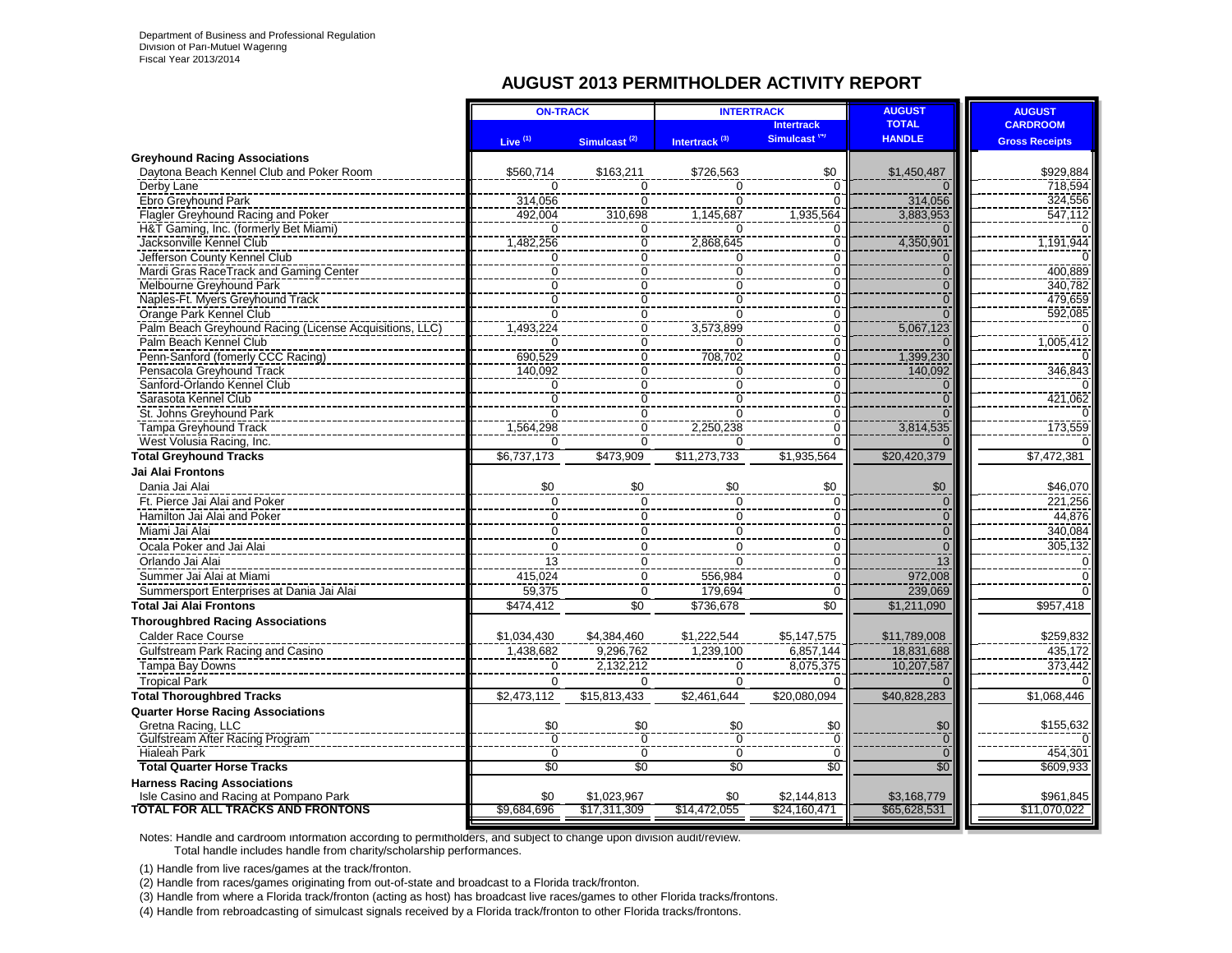# SEPTEMBER 2013 PERMITHOLDER ACTIVITY REPORT

|                                                              |                            | <b>ON-TRACK</b>          | <b>INTERTRACK</b>         |                          | <b>SEPTEMBER</b>           | <b>SEPTEMBER</b>      |
|--------------------------------------------------------------|----------------------------|--------------------------|---------------------------|--------------------------|----------------------------|-----------------------|
|                                                              |                            |                          |                           | <b>Intertrack</b>        | <b>TOTAL</b>               | <b>CARDROOM</b>       |
|                                                              | Live <sup>(1)</sup>        | Simulcast <sup>(2)</sup> | Intertrack <sup>(3)</sup> | Simulcast <sup>(4)</sup> | <b>HANDLE</b>              | <b>Gross Receipts</b> |
| <b>Greyhound Racing Associations</b>                         |                            |                          |                           |                          |                            |                       |
| Daytona Beach Kennel Club and Poker Room                     | \$449.882                  | \$156,505                | \$610,836                 | \$0                      | \$1,217,223                | \$833,303             |
| Derby Lane                                                   | $\Omega$                   | $\Omega$                 | $\Omega$                  | $\Omega$                 |                            | 645.209               |
| Ebro Greyhound Park                                          | 146.542                    | $\Omega$                 | $\Omega$                  | $\Omega$                 | 146.542                    | 272.633               |
| Flagler Greyhound Racing and Poker                           | 356,480                    | 261,041                  | 910,679                   | 1.704.406                | 3,232,606                  | 491,097               |
| H&T Gaming, Inc. (formerly Bet Miami)                        | $\Omega$                   |                          |                           |                          |                            |                       |
| Jacksonville Kennel Club                                     | 43,239                     | ∩                        | 99,933                    | $\Omega$                 | 143,172                    | 1,127,106             |
| Jefferson County Kennel Club                                 | ∩                          | 0<br>$\overline{0}$      | $\Omega$                  | O                        | $\Omega$<br>$\overline{0}$ | 364,082               |
| Mardi Gras RaceTrack and Gaming Center                       | $\Omega$                   | $\overline{0}$           | $\Omega$                  | $\Omega$<br>$\Omega$     | $\Omega$                   |                       |
| Melbourne Greyhound Park<br>Naples-Ft. Myers Greyhound Track | $\mathbf 0$<br>$\Omega$    | $\mathbf 0$              | $\mathbf 0$<br>$\Omega$   | $\Omega$                 | $\Omega$                   | 308,312<br>474,957    |
| Orange Park Kennel Club                                      | 1,110,724                  | 0                        | 2,390,112                 | $\Omega$                 | 3,500,836                  | 520,904               |
| Palm Beach Greyhound Racing (License Acquisitions, LLC)      | 1,313,579                  | $\overline{0}$           | 3,075,800                 | $\overline{0}$           | 4,389,379                  |                       |
| Palm Beach Kennel Club                                       | $\Omega$                   | $\overline{0}$           | $\Omega$                  | $\Omega$                 | $\cap$                     | 854,155               |
| Penn-Sanford (fomerly CCC Racing)                            | 560,980                    | $\overline{0}$           | 560,412                   | $\Omega$                 | 1,121,393                  |                       |
| Pensacola Greyhound Track                                    | 69,909                     | $\overline{0}$           | $\Omega$                  | 0                        | 69,909                     | 300,297               |
| Sanford-Orlando Kennel Club                                  | 0                          | 0                        | $\mathbf 0$               | $\mathbf 0$              | $\overline{0}$             |                       |
| Sarasota Kennel Club                                         | $\overline{0}$             | $\mathbf 0$              | $\mathbf 0$               | $\Omega$                 | $\overline{0}$             | 369,836               |
| St. Johns Greyhound Park                                     | $\Omega$                   |                          | $\Omega$                  | C                        | $\Omega$                   |                       |
| Tampa Greyhound Track                                        | 1,274,176                  | $\frac{0}{0}$            | 1,687,781                 | $\overline{0}$           | 2,961,957                  | 158,208               |
| West Volusia Racing, Inc.                                    |                            | $\overline{0}$           | $\Omega$                  | $\Omega$                 |                            |                       |
| <b>Total Greyhound Tracks</b>                                | \$5,325,512                | \$417,546                | \$9,335,552               | \$1,704,406              | \$16,783,016               | \$6,720,099           |
| <b>Jai Alai Frontons</b>                                     |                            |                          |                           |                          |                            |                       |
| Dania Jai Alai                                               | \$0                        | \$0                      | \$0                       | \$0                      | \$0                        | \$33,123              |
| Ft. Pierce Jai Alai and Poker                                | $\mathbf 0$                | $\mathbf 0$              | $\mathbf 0$               | 0                        | $\mathbf 0$                | 207,780               |
| Hamilton Jai Alai and Poker                                  | $\mathbf 0$                | $\mathbf 0$              | $\mathbf{0}$              | $\mathbf 0$              | $\overline{0}$             | 39,309                |
| Miami Jai Alai                                               | $\mathbf 0$                | $\mathbf 0$              | $\mathbf 0$               | $\mathbf 0$              | $\overline{0}$             | 251,924               |
| Ocala Poker and Jai Alai                                     | $\ddot{\mathbf{0}}$        | $\overline{0}$           | $\mathbf 0$               | $\Omega$                 | $\overline{\Omega}$        | 285,047               |
| Orlando Jai Alai                                             | $\Omega$                   | $\mathbf 0$              | $\Omega$                  | $\Omega$                 | $\Omega$                   |                       |
| Summer Jai Alai at Miami                                     | 381,840                    | $\mathbf 0$              | 461,172                   | $\Omega$                 | 843,012                    | $\Omega$              |
| Summersport Enterprises at Dania Jai Alai                    | 265,892                    | $\mathbf 0$              | 880,695                   | $\mathbf 0$              | 1,146,588                  | $\Omega$              |
| <b>Total Jai Alai Frontons</b>                               | \$647,732                  | \$0                      | \$1,341,867               | $\overline{30}$          | \$1,989,600                | \$817,183             |
| <b>Thoroughbred Racing Associations</b>                      |                            |                          |                           |                          |                            |                       |
| <b>Calder Race Course</b>                                    | \$0                        | \$0                      | \$0                       | \$0                      | \$0                        |                       |
|                                                              | 1,440,031                  | 6,145,327                | 1,156,308                 | 5,005,558                | 13,747,224                 | \$221,375<br>392,346  |
| Gulfstream Park Racing and Casino                            |                            |                          | $\Omega$                  |                          | 6,575,083                  | 351,973               |
| Tampa Bay Downs                                              |                            | 1,404,155                |                           | 5,170,929                |                            |                       |
| <b>Tropical Park</b>                                         | 805,749                    | 3,661,361                | 903,452                   | 4,892,118                | 10,262,680                 |                       |
| <b>Total Thoroughbred Tracks</b>                             | \$2,245,780                | \$11,210,842             | \$2,059,760               | \$15,068,605             | \$30,584,987               | \$965,694             |
| <b>Quarter Horse Racing Associations</b>                     |                            |                          |                           |                          |                            |                       |
| Gretna Racing, LLC                                           | \$16,910<br>$\overline{0}$ |                          |                           |                          | \$16,910<br>ō              | \$124,154             |
| Gulfstream After Racing Program<br><b>Hialeah Park</b>       | $\Omega$                   | ∩                        | ∩                         | O                        | $\Omega$                   | 692,417               |
| <b>Total Quarter Horse Tracks</b>                            | \$16,910                   |                          |                           |                          | \$16,910                   | \$816,571             |
| <b>Harness Racing Associations</b>                           |                            |                          |                           |                          |                            |                       |
| Isle Casino and Racing at Pompano Park                       | $\Omega$                   | 831.453                  | $\Omega$                  | 1,971,061                | 2,802,514                  | \$867,241             |
| <b>TOTAL FOR ALL TRACKS AND FRONTONS</b>                     | \$8,235,934                | \$12,459,841             | \$12,737,179              | \$18,744,072             | \$52,177,026               | \$10,186,788          |
|                                                              |                            |                          |                           |                          |                            |                       |

Notes: Handle and cardroom information according to permitholders, and subject to change upon division audit/review. Total handle includes handle from charity/scholarship performances.

(1) Handle from live races/games at the track/fronton.

(2) Handle from races/games originating from out-of-state and broadcast to a Florida track/fronton.

(3) Handle from where a Florida track/fronton (acting as host) has broadcast live races/games to other Florida tracks/frontons.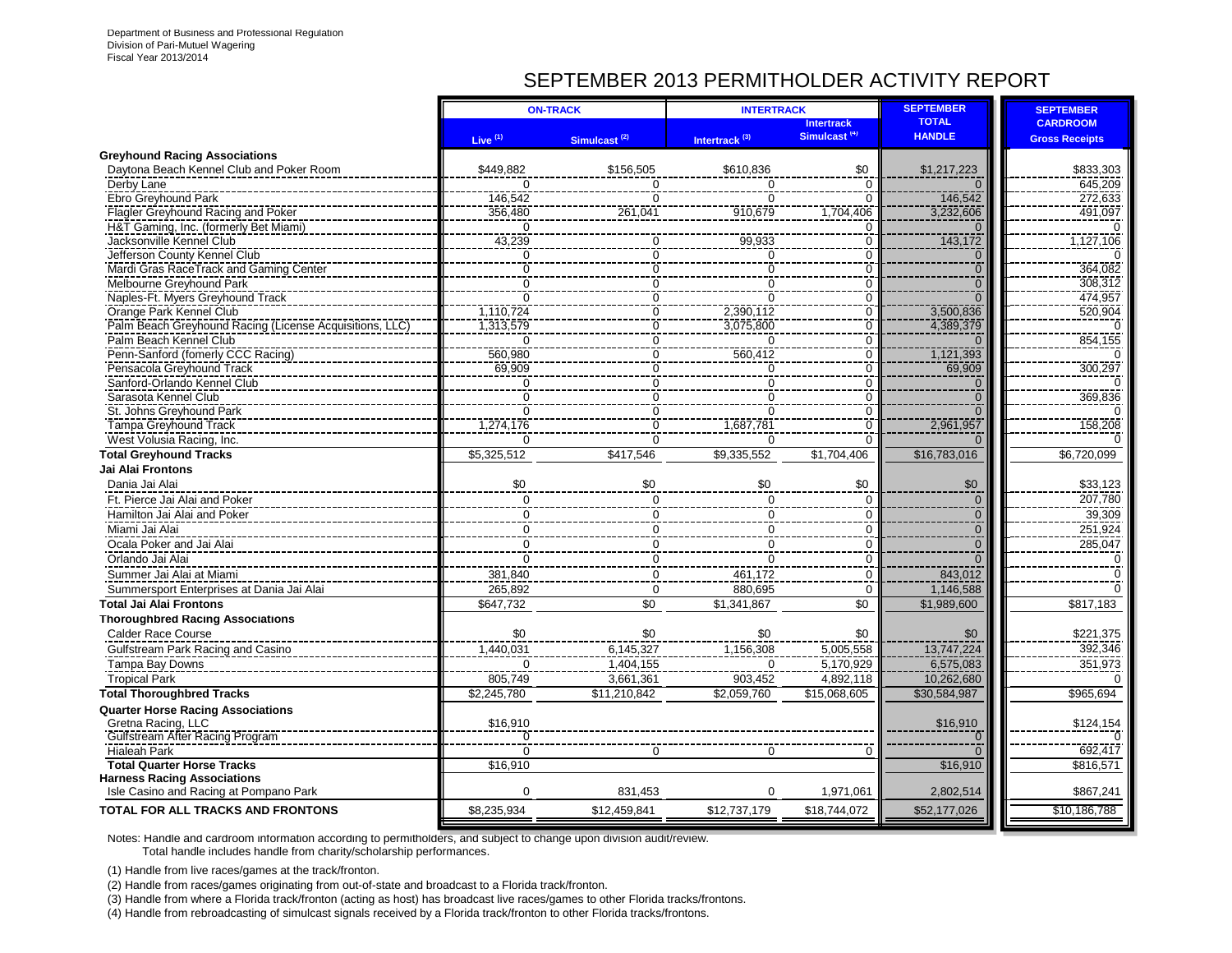## OCTOBER 2013 PERMITHOLDER ACTIVITY REPORT

|                                                                              | <b>ON-TRACK</b>       |                          | <b>INTERTRACK</b>         |                                               | <b>OCTOBER</b>                | <b>OCTOBER</b>                           |
|------------------------------------------------------------------------------|-----------------------|--------------------------|---------------------------|-----------------------------------------------|-------------------------------|------------------------------------------|
|                                                                              | Live $(1)$            | Simulcast <sup>(2)</sup> | Intertrack <sup>(3)</sup> | <b>Intertrack</b><br>Simulcast <sup>(4)</sup> | <b>TOTAL</b><br><b>HANDLE</b> | <b>CARDROOM</b><br><b>Gross Receipts</b> |
| <b>Greyhound Racing Associations</b>                                         |                       |                          |                           |                                               |                               |                                          |
| Daytona Beach Kennel Club and Poker Room                                     | \$0                   | \$0                      | \$0                       | \$0                                           | \$0                           | \$900,069                                |
| Derby Lane                                                                   | $\overline{0}$        | $\overline{0}$           | $\overline{0}$            | $\Omega$                                      | $\overline{0}$                | 679.731                                  |
| Ebro Greyhound Park                                                          | $\mathbf 0$           | $\Omega$                 | $\Omega$                  | $\Omega$                                      | $\overline{0}$                | 256,721                                  |
| Flagler Greyhound Racing and Poker                                           | 324,628               | 285,810                  | 834,023                   | 1,823,844                                     | 3,268,304                     | 551,444                                  |
| H&T Gaming, Inc. (formerly Bet Miami)                                        | 0                     | $\Omega$                 | $\Omega$                  | O                                             | $\overline{0}$                | $\Omega$                                 |
| Jacksonville Kennel Club                                                     | Ō                     | $\overline{0}$           | $\overline{0}$            | $\overline{0}$                                | $\overline{0}$                | 1,229,542                                |
| Jefferson County Kennel Club                                                 | $\mathbf 0$           | $\mathbf 0$              | $\mathbf 0$               | $\mathbf 0$                                   | $\overline{0}$                |                                          |
| Mardi Gras RaceTrack and Gaming Center                                       | Ō                     | $\overline{0}$           | $\overline{0}$            | $\overline{0}$                                | $\overline{0}$                | 362,073                                  |
| Melbourne Greyhound Park                                                     | ō                     | $\overline{0}$           | $\overline{0}$            | $\overline{0}$                                | $\overline{0}$                | 333,157                                  |
| Naples-Ft. Myers Greyhound Track                                             | $\Omega$              | $\mathbf 0$              | $\Omega$                  | $\mathbf 0$                                   | $\overline{0}$                | 515,092                                  |
| Orange Park Kennel Club                                                      | 1,123,535             | $\overline{0}$           | 2,510,834                 | $\overline{0}$                                | 3,634,369                     | 588,490                                  |
| Palm Beach Greyhound Racing (License Acquisitions, LLC)                      | ∩                     | $\overline{0}$           | $\Omega$                  | $\overline{0}$                                |                               |                                          |
| Palm Beach Kennel Club                                                       | 1,425,691             | $\mathbf 0$              | 3,167,398                 | $\Omega$                                      | 4,593,089                     | 877,859                                  |
| Penn-Sanford (fomerly CCC Racing)                                            | 561.755               | $\overline{0}$           | 590,973                   | $\overline{0}$                                | 1,152,728                     |                                          |
| Pensacola Greyhound Track                                                    | 11,566                | $\mathbf 0$              | 0                         | $\mathbf 0$                                   | 11,566                        | 287,760                                  |
| Sanford-Orlando Kennel Club                                                  | 0                     | $\Omega$                 | $\overline{0}$            | $\Omega$                                      | $\mathbf 0$                   |                                          |
| Sarasota Kennel Club                                                         | $\overline{0}$        | $\overline{0}$           | $\overline{0}$            | $\overline{0}$                                | $\overline{0}$                | 399,082                                  |
| St. Johns Greyhound Park                                                     | $\overline{0}$        | $\overline{0}$           | $\overline{0}$            | $\overline{0}$                                | $\overline{0}$                |                                          |
| Tampa Greyhound Track                                                        |                       | $\Omega$                 |                           | $\Omega$                                      |                               | 159,455                                  |
|                                                                              | 1,523,558             |                          | 1,945,021                 |                                               | 3,468,579                     |                                          |
| West Volusia Racing, Inc.                                                    | 465,253               | 159,841                  | 674,282                   | $\overline{0}$                                | 1,299,376                     |                                          |
| <b>Total Greyhound Tracks</b>                                                | \$5,435,986           | \$445,652                | \$9,722,530               | \$1,823,844                                   | \$17,428,011                  | \$7,140,474                              |
| Jai Alai Frontons                                                            |                       |                          |                           |                                               |                               |                                          |
| Dania Jai Alai                                                               | \$0                   | \$0                      | \$0                       | \$0                                           | \$0                           | \$0                                      |
| Ft. Pierce Jai Alai and Poker                                                | $\Omega$              | $\Omega$                 | $\Omega$                  | $\Omega$                                      | $\mathbf{0}$                  | 215,440                                  |
| Hamilton Jai Alai and Poker                                                  | $\overline{0}$        | $\Omega$                 | $\overline{0}$            | $\overline{0}$                                | $\overline{0}$                | 38.113                                   |
| Miami Jai Alai                                                               | $\mathbf 0$           | $\mathbf 0$              | 0                         | $\mathbf 0$                                   | $\overline{0}$                | 255,141                                  |
| Ocala Poker and Jai Alai                                                     | $\overline{0}$        | $\overline{0}$           | $\overline{0}$            | $\overline{0}$                                | $\overline{0}$                | 278,670                                  |
| Orlando Jai Alai                                                             | $\overline{0}$        | $\overline{0}$           | $\overline{0}$            | $\overline{0}$                                | $\overline{0}$                | $\mathbf 0$                              |
| Summer Jai Alai at Miami                                                     | 390,456               | $\mathbf 0$              | 478,553                   | $\mathbf 0$                                   | 869,009                       | $\mathbf 0$                              |
| Summersport Enterprises at Dania Jai Alai                                    | 295,287               | $\mathbf 0$              | 1,007,091                 | $\Omega$                                      | 1,302,378                     | $\Omega$                                 |
| <b>Total Jai Alai Frontons</b>                                               | $\overline{$685,743}$ | $\overline{50}$          | \$1,485,644               | \$0                                           | \$2,171,387                   | \$787,364                                |
| <b>Thoroughbred Racing Associations</b>                                      |                       |                          |                           |                                               |                               |                                          |
| Calder Race Course                                                           | \$0                   | \$0                      | \$0                       | \$0                                           | \$0                           | \$264,712                                |
| Gulfstream Park Racing and Casino                                            | 1.078.915             | 10.578.159               | 757.899                   | 7.339.311                                     | 19,754,283                    | 404.741                                  |
| <b>Tampa Bay Downs</b>                                                       | $\Omega$              | 1,646,057                | $\Omega$                  | 5,962,829                                     | 7,608,886                     | 350,027                                  |
|                                                                              |                       |                          | 919,889                   |                                               |                               | $\Omega$                                 |
| <b>Tropical Park</b>                                                         | 789,572               | 3,641,235                |                           | 3,546,551                                     | 8,897,247                     |                                          |
| <b>Total Thoroughbred Tracks</b>                                             | \$1,868,487           | \$15,865,451             | \$1,677,787               | \$16,848,691                                  | \$36,260,416                  | \$1,019,480                              |
| <b>Quarter Horse Racing Associations</b>                                     |                       |                          |                           |                                               |                               |                                          |
| Gretna Racing, LLC                                                           | \$16,906              | \$0                      | \$0<br>$\overline{0}$     | \$0                                           | \$16,906                      | \$124,531                                |
| <b>Gulfstream After Racing Program</b><br><b>Hamilton Downs</b>              | Ō                     | $\overline{0}$           | $\overline{0}$            | $\overline{0}$<br>$\overline{0}$              | $\overline{0}$                | $\overline{0}$<br>$\Omega$               |
|                                                                              | Ō                     | $\overline{0}$           |                           |                                               | $\overline{0}$                |                                          |
| <b>Hialeah Park</b>                                                          | 0                     | $\mathbf 0$              | $\Omega$                  | $\overline{0}$                                | $\overline{0}$                | 640,777                                  |
| South Marion                                                                 | $\overline{0}$        | $\overline{0}$           | $\overline{0}$            | $\overline{0}$                                | $\overline{0}$                |                                          |
| <b>Total Quarter Horse Tracks</b>                                            | \$16,906              | $\overline{50}$          | \$0                       | \$0                                           | \$16,906                      | \$765,308                                |
| <b>Harness Racing Associations</b><br>Isle Casino and Racing at Pompano Park | \$229,730             | \$850.024                | \$72,566                  | \$2,101,626                                   | \$3,253,946                   | \$1,044,183                              |
| TOTAL FOR ALL TRACKS AND FRONTONS                                            | \$8,236,852           | \$17,161,126             | \$12,958,527              | \$20,774,161                                  | \$59,130,666                  | \$10,756,809                             |
|                                                                              |                       |                          |                           |                                               |                               |                                          |

Notes: Handle and cardroom information according to permitholders, and subject to change upon division audit/review. Total handle includes handle from charity/scholarship performances.

(1) Handle from live races/games at the track/fronton.

(2) Handle from races/games originating from out-of-state and broadcast to a Florida track/fronton.

(3) Handle from where a Florida track/fronton (acting as host) has broadcast live races/games to other Florida tracks/frontons.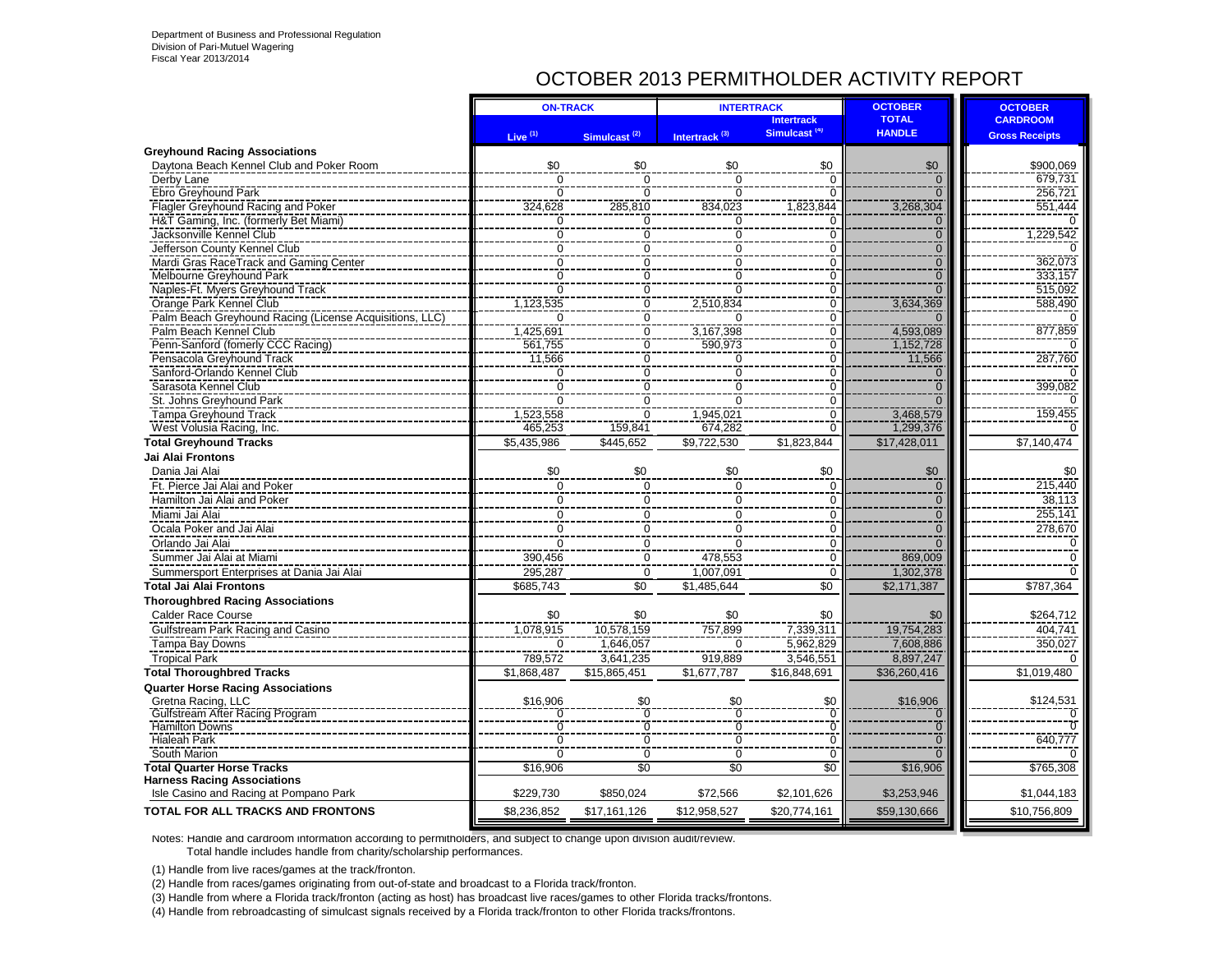## NOVEMBER 2013 PERMITHOLDER ACTIVITY REPORT

|                                                                   |                                  | <b>ON-TRACK</b>            | <b>INTERTRACK</b>             |                               | <b>NOVEMBER</b>                  | <b>NOVEMBER</b>       |
|-------------------------------------------------------------------|----------------------------------|----------------------------|-------------------------------|-------------------------------|----------------------------------|-----------------------|
|                                                                   |                                  |                            |                               | <b>Intertrack</b>             | <b>TOTAL</b>                     | <b>CARDROOM</b>       |
|                                                                   | Live <sup>(1)</sup>              | Simulcast <sup>(2)</sup>   | Intertrack <sup>(3)</sup>     | Simulcast <sup>(4)</sup>      | <b>HANDLE</b>                    | <b>Gross Receipts</b> |
| <b>Greyhound Racing Associations</b>                              |                                  |                            |                               |                               |                                  |                       |
| Daytona Beach Kennel Club and Poker Room                          | \$0                              | \$0                        | \$0                           | \$0                           | \$0                              | \$890,158             |
| Derby Lane                                                        | $\overline{0}$                   | $\overline{0}$             | 0                             | $\Omega$                      | $\overline{0}$                   | 723,123               |
| Ebro Greyhound Park                                               | $\overline{0}$<br>$\overline{0}$ | $\Omega$                   | $\overline{0}$                | $\Omega$                      | $\overline{0}$                   | 268.929               |
| Flagler Greyhound Racing and Poker                                | $\overline{0}$                   | 272,434                    | $\overline{0}$                | 1,790,796<br>$\Omega$         | 2,063,230                        | 513,405               |
| H&T Gaming, Inc. (formerly Bet Miami)<br>Jacksonville Kennel Club | $\overline{0}$                   | $\mathbf 0$<br>$\mathbf 0$ | $\overline{0}$<br>$\mathbf 0$ |                               | $\mathbf 0$                      | 1,568,417             |
| Jefferson County Kennel Club                                      | $\overline{0}$                   | $\overline{0}$             | $\overline{0}$                | $\mathbf 0$<br>$\overline{0}$ | $\overline{0}$<br>$\overline{0}$ | $\Omega$              |
| Mardi Gras RaceTrack and Gaming Center                            | $\overline{0}$                   | $\overline{0}$             | $\overline{0}$                | $\overline{0}$                | $\overline{0}$                   | 469,998               |
| Melbourne Greyhound Park                                          | $\overline{0}$                   | $\overline{0}$             | $\overline{0}$                | $\overline{0}$                | $\Omega$                         | 339,164               |
| Naples-Ft. Myers Greyhound Track                                  | 1,017,435                        | $\overline{0}$             | 1,197,076                     | $\overline{0}$                | 2,214,511                        | 556,795               |
| Orange Park Kennel Club                                           | 1,204,517                        | $\overline{0}$             | 2,559,920                     | $\overline{0}$                | 3,764,437                        | 632,526               |
| Palm Beach Greyhound Racing (License Acquisitions, LLC)           | 192,135                          | $\overline{0}$             | 342,654                       | $\Omega$                      | 534,789                          | $\Omega$              |
| Palm Beach Kennel Club                                            | 1,462,536                        | $\overline{0}$             | 2,985,059                     | $\overline{0}$                | 4,447,595                        | 967,980               |
| Penn-Sanford (fomerly CCC Racing)                                 | 584,666                          | $\overline{0}$             | 542,358                       | $\overline{0}$                | 1,127,024                        |                       |
| Pensacola Greyhound Track                                         |                                  |                            | $\mathbf 0$                   | $\Omega$                      | $\Omega$                         | 298,362               |
| Sanford-Orlando Kennel Club                                       | $\frac{0}{0}$                    | $\frac{1}{0}$              | $\overline{0}$                | $\overline{0}$                | $\overline{0}$                   |                       |
| Sarasota Kennel Club                                              | 747,577                          | $\overline{0}$             | 271,396                       | $\mathbf 0$                   | 1,018,973                        | 447,226               |
| St. Johns Greyhound Park                                          |                                  | $\mathbf 0$                | $\Omega$                      | $\mathbf 0$                   |                                  |                       |
| Tampa Greyhound Track                                             | 1,712,418                        | $\overline{0}$             | 1,972,701                     | $\overline{0}$                | 3,685,120                        | 155,455               |
| West Volusia Racing, Inc.                                         | 459,908                          | 156,617                    | 597,593                       | $\Omega$                      | 1,214,118                        |                       |
| <b>Total Greyhound Tracks</b>                                     | \$7,381,192                      | \$429,052                  | \$10,468,757                  | \$1,790,796                   | \$20,069,796                     | \$7,831,538           |
| <b>Jai Alai Frontons</b>                                          |                                  |                            |                               |                               |                                  |                       |
| Dania Jai Alai                                                    | \$298,781                        | \$0                        | \$1,055,361                   | \$0                           | \$1,354,142                      | \$0                   |
| Ft. Pierce Jai Alai and Poker                                     | $\mathbf 0$                      | $\overline{0}$             | $\mathbf 0$                   | $\mathbf 0$                   | $\overline{0}$                   | 247,336               |
| Hamilton Jai Alai and Poker                                       | $\mathbf 0$                      | $\mathbf 0$                | $\mathbf 0$                   | $\mathbf 0$                   | $\Omega$                         | 38,789                |
| Miami Jai Alai                                                    | 388,494                          | $\mathbf 0$                | 475,977                       | $\mathbf 0$                   | 864,471                          | 257,691               |
| Ocala Poker and Jai Alai                                          | 0                                | $\mathbf 0$                | 0                             | 0                             | $\bf 0$                          | 297,758               |
| Orlando Jai Alai                                                  | $\mathbf 0$                      | $\mathbf 0$                | $\mathbf 0$                   | $\overline{0}$                | $\overline{0}$                   | $\Omega$              |
| Summer Jai Alai at Miami                                          | $\overline{0}$                   | $\Omega$                   | $\mathbf 0$                   | $\overline{0}$                | $\overline{0}$                   | $\overline{0}$        |
| Summersport Enterprises at Dania Jai Alai                         | $\Omega$                         | $\Omega$                   | $\overline{0}$                | $\Omega$                      | $\overline{0}$                   | $\overline{0}$        |
| <b>Total Jai Alai Frontons</b>                                    | \$687,275                        | $\overline{50}$            | \$1,531,338                   | $\overline{30}$               | \$2,218,613                      | \$841,574             |
| <b>Thoroughbred Racing Associations</b>                           |                                  |                            |                               |                               |                                  |                       |
| <b>Calder Race Course</b>                                         | \$0                              | \$0                        | \$0                           | \$0                           | \$0                              | \$227,921             |
| Gulfstream Park Racing and Casino                                 | 2,120,121                        | 9.885.353                  | 1.642.687                     | 9.852.629                     | 23.500.790                       | 425.021               |
| Tampa Bay Downs                                                   | $\Omega$                         | 1.289.214                  | $\Omega$                      | 5,013,621                     | 6,302,835                        | 361,866               |
| <b>Tropical Park</b>                                              | 1,049,233                        | 3,866,634                  | 1,260,664                     | 7,377,321                     | 13,553,852                       |                       |
| <b>Total Thoroughbred Tracks</b>                                  | \$3,169,354                      | \$15,041,201               | \$2,903,352                   | \$22,243,571                  | \$43,357,477                     | \$1,014,808           |
| <b>Quarter Horse Racing Associations</b>                          |                                  |                            |                               |                               |                                  |                       |
| Gretna Racing, LLC                                                | \$27,250                         | $\mathbf 0$                | $\mathbf 0$                   | 0                             | \$27,250                         | \$134,975             |
| Gulfstream After Racing Program                                   | $\Omega$                         | $\overline{0}$             | $\overline{0}$                | $\overline{0}$                | $\overline{0}$                   |                       |
| <b>Hamilton Downs</b>                                             | $\overline{0}$                   | Ō                          | Ō                             | $\overline{0}$                | $\overline{0}$                   | $\Omega$              |
| <b>Hialeah Park</b>                                               | 61,084                           | $\overline{0}$             | 5,207                         | $\overline{0}$                | 66,291                           | 682,320               |
| South Marion                                                      | 70                               |                            |                               |                               |                                  |                       |
| <b>Total Quarter Horse Tracks</b>                                 | \$88,334                         | $\overline{\mathbf{0}}$    | 5206.9                        | $\overline{\mathbf{0}}$       | \$93,541                         | \$817,295             |
| <b>Harness Racing Associations</b>                                | \$365,092                        | \$855,368                  | \$135,417                     | \$2,042,561                   |                                  | \$922,179             |
| Isle Casino and Racing at Pompano Park                            |                                  |                            |                               |                               | \$3,398,438                      |                       |
| TOTAL FOR ALL TRACKS AND FRONTONS                                 | \$11,691,248                     | \$16,325,620               | \$15,044,070                  | \$26,076,928                  | \$69,137,866                     | \$11,427,394          |

Notes: Handle and cardroom information according to permitholders, and subject to change upon division audit/review. Total handle includes handle from charity/scholarship performances.

(1) Handle from live races/games at the track/fronton.

(2) Handle from races/games originating from out-of-state and broadcast to a Florida track/fronton.

(3) Handle from where a Florida track/fronton (acting as host) has broadcast live races/games to other Florida tracks/frontons.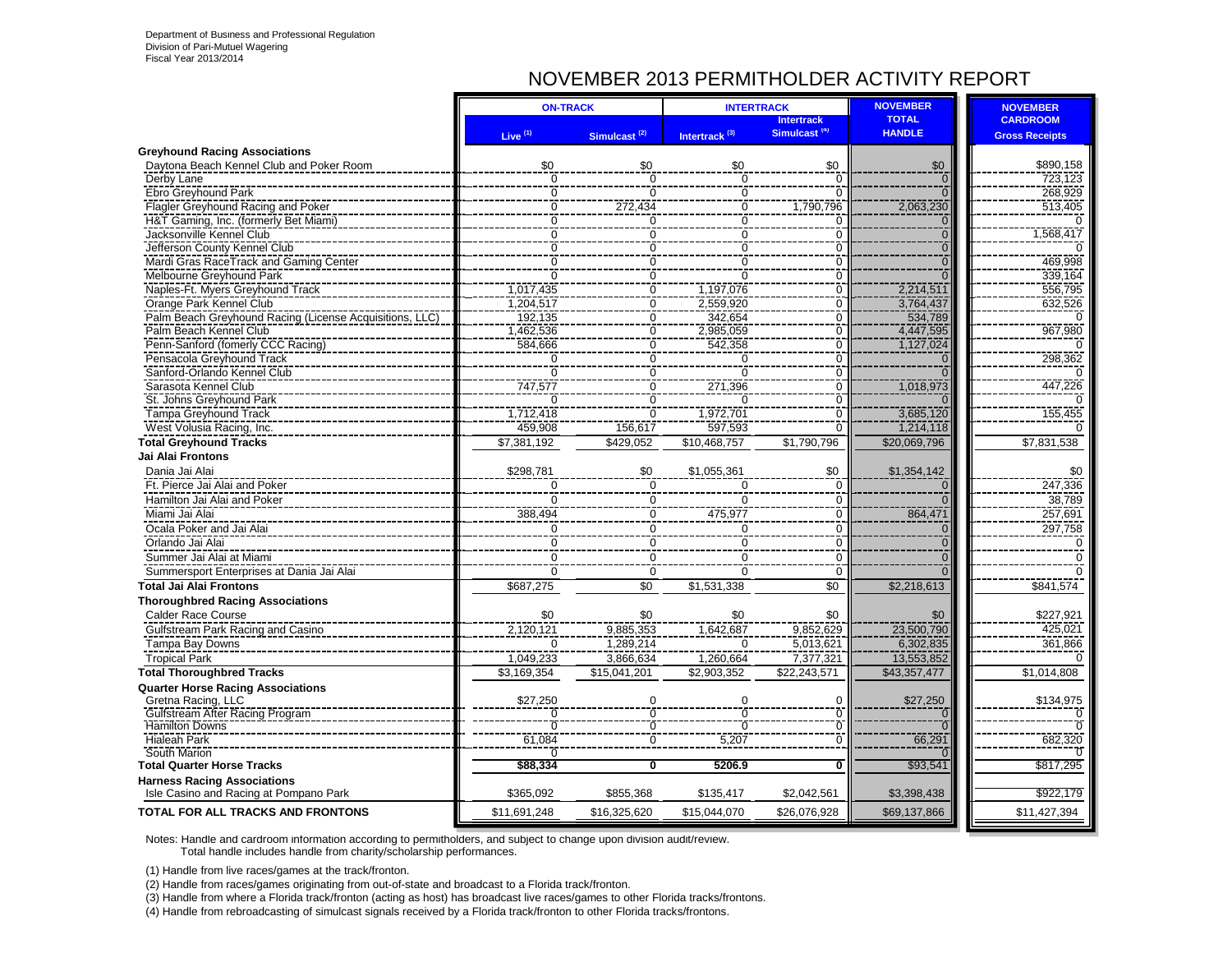## DECEMBER 2013 PERMITHOLDER ACTIVITY REPORT

|                                                                             | <b>ON-TRACK</b>               |                                                                | <b>INTERTRACK</b>         |                          | <b>DECEMBER</b>                  | <b>DECEMBER</b>       |
|-----------------------------------------------------------------------------|-------------------------------|----------------------------------------------------------------|---------------------------|--------------------------|----------------------------------|-----------------------|
|                                                                             |                               |                                                                |                           | <b>Intertrack</b>        | <b>TOTAL</b>                     | <b>CARDROOM</b>       |
|                                                                             | Live $(1)$                    | Simulcast <sup>(2)</sup>                                       | Intertrack <sup>(3)</sup> | Simulcast <sup>(4)</sup> | <b>HANDLE</b>                    | <b>Gross Receipts</b> |
| <b>Greyhound Racing Associations</b>                                        |                               |                                                                |                           |                          |                                  |                       |
| Daytona Beach Kennel Club and Poker Room                                    | \$0                           | \$0                                                            | \$0                       | \$0                      | \$0                              | \$784,247             |
| Derby Lane                                                                  | $\overline{0}$                | $\mathbf 0$                                                    | 0                         | $\mathbf 0$              | $\frac{0}{0}$                    | 698,216               |
| Ebro Greyhound Park                                                         | 0                             | $\pmb{0}$                                                      | 0                         | 0                        |                                  | 257,444<br>496,673    |
| Flagler Greyhound Racing and Poker<br>H&T Gaming, Inc. (formerly Bet Miami) | 0<br>0                        | $\overline{0}$<br>$\overline{0}$                               | 0<br>$\Omega$             | 0<br>$\overline{0}$      | $\overline{0}$<br>$\overline{0}$ |                       |
| Jacksonville Kennel Club                                                    | $\Omega$                      | $\overline{0}$                                                 | $\overline{0}$            | 0                        | $\overline{0}$                   | 317,498               |
| Jefferson County Kennel Club                                                | $\Omega$                      | $\Omega$                                                       | $\Omega$                  | U                        | $\Omega$                         |                       |
| Mardi Gras RaceTrack and Gaming Center                                      | 537,284                       | 575,640                                                        | 774,803                   | 1.217.550                | 3,105,277                        | 488,392               |
| Melbourne Greyhound Park                                                    | ∩                             |                                                                |                           | ŋ                        | $\Omega$                         | 320,525               |
| Naples-Ft. Myers Greyhound Track                                            | 1,038,404                     | $\begin{array}{c}\n0 \\ 0 \\ 0 \\ \hline\n0 \\ 0\n\end{array}$ | 1,037,760                 | 0                        | 2,076,164                        | 562,243               |
| Orange Park Kennel Club                                                     | 311,135                       |                                                                | 670,111                   | 0                        | 981,246                          | 620,675               |
| Palm Beach Greyhound Racing (License Acquisitions, LLC)                     | $\Omega$                      |                                                                | $\Omega$                  | ō                        | $\Omega$                         |                       |
| Palm Beach Kennel Club                                                      | 1,626,535                     |                                                                | 3,255,655                 | $\Omega$                 | 4,882,190                        | 1,040,987             |
| Penn-Sanford (fomerly CCC Racing)                                           | 496,303                       |                                                                | 480,958                   | 0                        | 977,261                          |                       |
| Pensacola Greyhound Track                                                   | $\mathbf 0$<br>$\overline{0}$ | $\overline{0}$                                                 | 0                         | $\Omega$                 | $\mathbf{0}$<br>$\overline{0}$   | 307,506               |
| Sanford-Orlando Kennel Club<br>Sarasota Kennel Club                         |                               | $\begin{matrix} 0 \\ 0 \\ 0 \end{matrix}$                      | $\Omega$<br>257,995       | $\overline{0}$<br>0      | 983,267                          | 435,740               |
| St. Johns Greyhound Park                                                    | 725,272<br>871,663            |                                                                | 1,702,236                 | $\mathbf{0}$             | 2,573,899                        |                       |
| <b>Tampa Greyhound Track</b>                                                | 1,431,439                     | $\overline{0}$                                                 | 1,807,742                 | $\overline{0}$           | 3,239,180                        | 159,354               |
| West Volusia Racing, Inc.                                                   | 369,516                       | 149,994                                                        | 562,362                   | $\overline{0}$           | 1,081,872                        |                       |
| <b>Total Greyhound Tracks</b>                                               | \$7,407,551                   | \$725,634                                                      | \$10,549,622              | \$1,217,550              | \$19,900,357                     | \$7,489,500           |
| Jai Alai Frontons                                                           |                               |                                                                |                           |                          |                                  |                       |
| Dania Jai Alai                                                              | \$276,285                     | \$0                                                            | \$940,732                 | \$0                      | \$1,217,018                      | \$0                   |
| Ft. Pierce Jai Alai and Poker                                               | $\pmb{0}$                     | $\overline{0}$                                                 | 0                         | $\mathbf 0$              | $\mathbf 0$                      | 253,213               |
| Hamilton Jai Alai and Poker                                                 | 0                             | $\pmb{0}$                                                      | 0                         | 0                        | $\Omega$                         | 35,692                |
| Miami Jai Alai                                                              | 430,573                       | $\overline{0}$                                                 | 499,340                   | 0                        | 929,913                          | 274,389               |
| Ocala Poker and Jai Alai                                                    | $\Omega$                      |                                                                | $\Omega$                  | $\Omega$                 |                                  | 278,688               |
| Orlando Jai Alai                                                            | $\Omega$                      | $\frac{0}{0}$                                                  | 0                         | 0                        | $\frac{0}{0}$                    | $\Omega$              |
| Summer Jai Alai at Miami                                                    | 0                             | $\mathbf 0$                                                    | $\Omega$                  | $\Omega$                 | $\Omega$                         | ∩                     |
| Summersport Enterprises at Dania Jai Alai                                   | $\Omega$                      | $\mathbf 0$                                                    | $\Omega$                  | $\mathbf 0$              | $\overline{0}$                   | ∩                     |
| <b>Total Jai Alai Frontons</b>                                              | \$706,858                     | \$0                                                            | \$1,440,072               | $\overline{50}$          | \$2,146,931                      | \$841,982             |
| <b>Thoroughbred Racing Associations</b>                                     |                               |                                                                |                           |                          |                                  |                       |
| <b>Calder Race Course</b>                                                   | \$0                           | \$0                                                            | \$0                       | \$0                      | \$0                              | \$185,593             |
| Gulfstream After Racing Program                                             | 1,585                         |                                                                |                           |                          | 1,585                            | \$0                   |
| Gulfstream Park Racing and Casino                                           | 6,375,284                     | 7,587,431                                                      | 4,137,357                 | 5,203,212                | 23,303,284                       | 444,669               |
| Tampa Bay Downs                                                             | 2,634,689                     | 1,272,890                                                      | 3,201,927                 | 4,097,606                | 11,207,112                       | 379,553               |
| <b>Tropical Park</b>                                                        | 700,262                       | 2,099,820                                                      | 1,041,250                 | 3,548,274                | 7,389,606                        |                       |
| <b>Total Thoroughbred Tracks</b>                                            | \$9,711,820                   | \$10,960,140                                                   | \$8,380,535               | \$12,849,092             | \$41,901,587                     | \$1,009,815           |
| <b>Quarter Horse Racing Associations</b>                                    |                               |                                                                |                           |                          |                                  |                       |
| Gretna Racing, LLC                                                          | 24,230                        | 0                                                              | 0                         | $\Omega$                 | \$24,230                         | \$140,293             |
| Hamilton Downs<br><b>Hialeah Park</b>                                       | 462.387                       |                                                                | 52.927                    |                          |                                  | 650,439               |
| Ocala Breeders Sales                                                        |                               | 0                                                              |                           |                          | 515,314                          |                       |
| South Marion                                                                | 0                             |                                                                |                           |                          |                                  |                       |
|                                                                             |                               | \$0                                                            | \$52,927                  | \$0                      |                                  |                       |
| <b>Total Quarter Horse Tracks</b><br><b>Harness Racing Associations</b>     | \$486,617                     |                                                                |                           |                          | \$539,544                        | \$790,732             |
| Isle Casino and Racing at Pompano Park                                      | 467,400                       | 900,703                                                        | 174,930                   | 1,897,025                | 3,440,058                        | \$1,053,081           |
| TOTAL FOR ALL TRACKS AND FRONTONS                                           | \$18,780,246                  | \$12,586,477                                                   | \$20,598,087              | \$15,963,666             | \$67,928,476                     | \$11,185,110          |
|                                                                             |                               |                                                                |                           |                          |                                  |                       |

Notes: Handle and cardroom information according to permitholders, and subject to change upon division audit/review. Total handle includes handle from charity/scholarship performances.

(1) Handle from live races/games at the track/fronton.

(2) Handle from races/games originating from out-of-state and broadcast to a Florida track/fronton.

(3) Handle from where a Florida track/fronton (acting as host) has broadcast live races/games to other Florida tracks/frontons.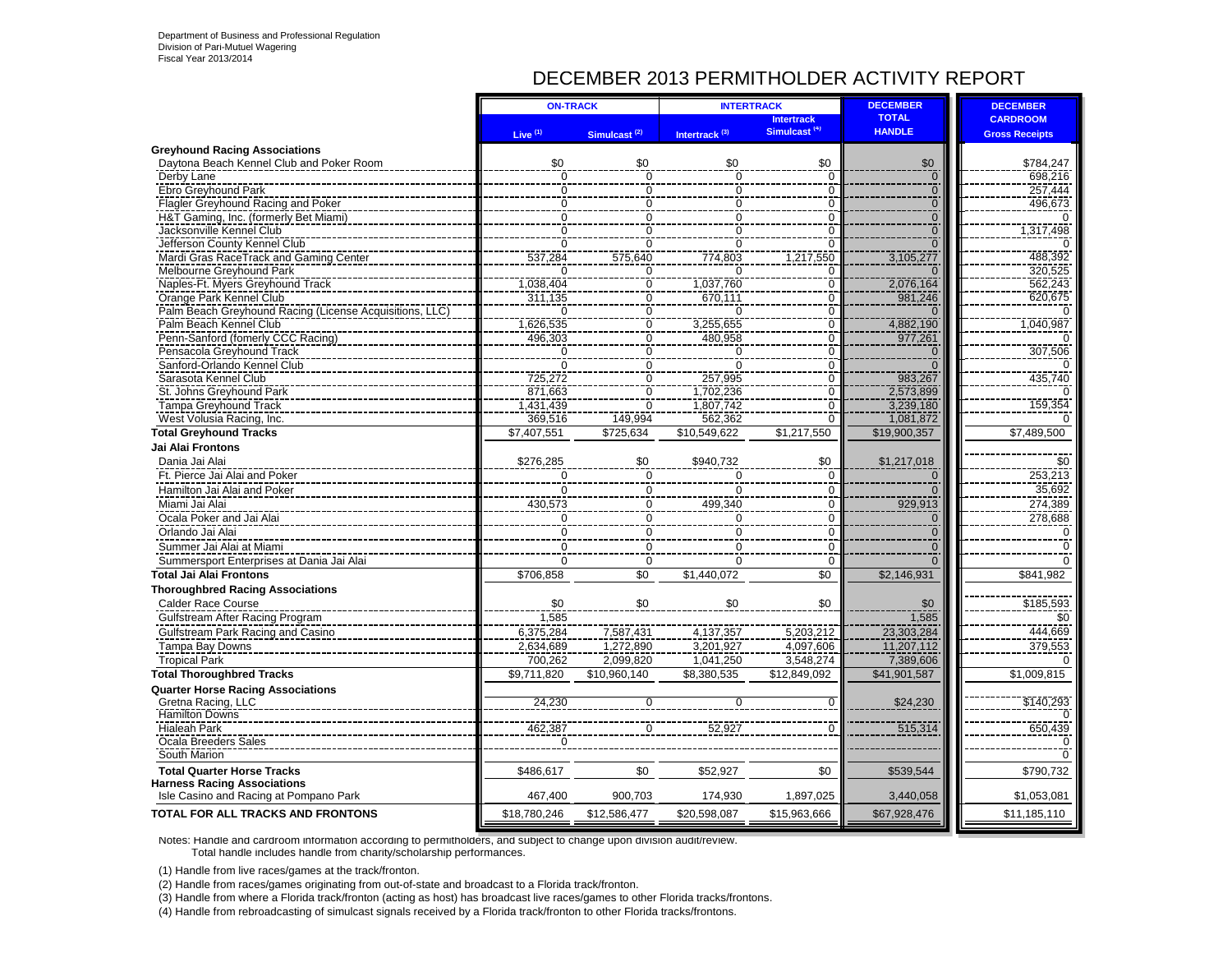### JANUARY 2014 PERMITHOLDER ACTIVITY REPORT

|                                                         | <b>ON-TRACK</b>     |                          |                           | <b>INTERTRACK</b>                             | <b>JANUARY</b>                | <b>JANUARY</b>                           |
|---------------------------------------------------------|---------------------|--------------------------|---------------------------|-----------------------------------------------|-------------------------------|------------------------------------------|
|                                                         | Live <sup>(1)</sup> | Simulcast <sup>(2)</sup> | Intertrack <sup>(3)</sup> | <b>Intertrack</b><br>Simulcast <sup>(4)</sup> | <b>TOTAL</b><br><b>HANDLE</b> | <b>CARDROOM</b><br><b>Gross Receipts</b> |
| <b>Greyhound Racing Associations</b>                    |                     |                          |                           |                                               |                               |                                          |
| Daytona Beach Kennel Club and Poker Room                | \$0                 | \$0                      | \$0                       | \$0                                           | \$0                           | \$938,008                                |
| Derby Lane                                              | 1,850,285           | $\mathbf 0$              | 2,022,660                 | $\mathbf 0$                                   | 3,872,944                     | 780,190                                  |
| Ebro Greyhound Park                                     | $\Omega$            | 0                        | 0                         | $\mathbf 0$                                   | $\overline{0}$                | 245,220                                  |
| Flagler Greyhound Racing and Poker                      | $\Omega$            | $\Omega$                 | O                         | Ō                                             | $\overline{0}$                | 529,250                                  |
| H&T Gaming, Inc. (formerly Bet Miami)                   | $\overline{0}$      | $\Omega$                 | $\Omega$                  | $\overline{0}$                                | $\overline{0}$                |                                          |
| Jacksonville Kennel Club                                | $\overline{0}$      | $\Omega$                 | U                         | $\overline{0}$                                | $\Omega$                      | 1,241,616                                |
| Jefferson County Kennel Club                            | $\Omega$            | 0                        |                           | $\Omega$                                      |                               |                                          |
| Mardi Gras RaceTrack and Gaming Center                  | 590,666             | 481.842                  | 835.985                   | 1,079,611                                     | 2,988,105                     | 534.446                                  |
| Melbourne Greyhound Park                                |                     | $\Omega$                 |                           | 0                                             |                               | 395,454                                  |
| Naples-Ft. Myers Greyhound Track                        | ,665,955            | $\overline{0}$           | 1,252,199                 | $\overline{0}$                                | 2,918,154                     | 769,504                                  |
| Orange Park Kennel Club                                 | $\Omega$            | 0                        |                           | 0                                             |                               | 638,583                                  |
| Palm Beach Greyhound Racing (License Acquisitions, LLC) |                     | 0                        |                           | $\Omega$                                      |                               |                                          |
| Palm Beach Kennel Club                                  | 982,458             | $\overline{0}$           | 3,417,07                  | $\ddot{\mathbf{0}}$                           | 5,399,529                     | 1,124,658                                |
| Penn-Sanford (fomerly CCC Racing)                       |                     | $\overline{0}$           |                           | $\overline{0}$                                |                               |                                          |
| Pensacola Greyhound Track                               | 19,963              | $\Omega$                 |                           | $\mathbf 0$                                   | 19,963                        | 276,736                                  |
| Sanford-Orlando Kennel Club                             | 764,868             | 0                        | 634,802                   | $\Omega$                                      | 1,399,669                     |                                          |
| Sarasota Kennel Club                                    | ,046,979            | 0                        | 310,802                   | $\mathbf 0$                                   | 1,357,781                     | $\overline{538,191}$                     |
| St. Johns Greyhound Park                                | ,261,305            | 0                        | 2,641,242                 | $\mathbf 0$                                   | 3,902,547                     |                                          |
| Tampa Greyhound Track                                   |                     | $\mathbf 0$              |                           | Ō                                             |                               | 170,852                                  |
| West Volusia Racing, Inc.                               | 555,379             | 152,177                  | 643,636                   | $\mathbf 0$                                   | 1,351,192                     |                                          |
| <b>Total Greyhound Tracks</b>                           | \$9,737,857         | \$634,019                | \$11,758,397              | \$1,079,611                                   | \$23,209,884                  | \$8,182,708                              |
| Jai Alai Frontons                                       |                     |                          |                           |                                               |                               |                                          |
|                                                         |                     |                          |                           |                                               |                               |                                          |
| Dania Jai Alai                                          | \$220,002           | \$0                      | \$738,962                 | \$0                                           | \$958,964                     | \$0                                      |
| Ft. Pierce Jai Alai and Poker                           | $\Omega$            | $\mathbf 0$              |                           | $\mathbf 0$                                   |                               | 281,102                                  |
| Hamilton Jai Alai and Poker                             | $\Omega$            | $\mathbf 0$              | 0                         | Ō                                             | $\Omega$                      | 37,809                                   |
| Miami Jai Alai                                          | 473,704             | $\Omega$                 | 568,948                   | $\mathbf 0$                                   | 1,042,652                     | 257,836                                  |
| Ocala Poker and Jai Alai                                | $\Omega$            | $\Omega$                 | U                         | 0                                             | $\Omega$                      | 327,245                                  |
| Orlando Jai Alai                                        | $\Omega$            | 0                        | $\Omega$                  | $\ddot{\mathbf{0}}$                           | $\Omega$                      | 0                                        |
| Summer Jai Alai at Miami                                | $\Omega$            | $\Omega$                 | $\Omega$                  | $\Omega$                                      | $\Omega$                      | $\Omega$                                 |
| Summersport Enterprises at Dania Jai Alai               | $\Omega$            | $\mathbf 0$              | 0                         | $\Omega$                                      | $\Omega$                      | $\Omega$                                 |
| <b>Total Jai Alai Frontons</b>                          | \$693,706           | \$0                      | \$1,307,910               | \$0                                           | \$2,001,616                   | \$903,992                                |
| <b>Thoroughbred Racing Associations</b>                 |                     |                          |                           |                                               |                               |                                          |
| Calder Race Course                                      | \$698,033           | \$1,748,239              | \$1,257,345               | \$4,922,935                                   | \$8,626,553                   | \$186,629                                |
| Gulfstream Park Racing and Casino                       | 11,902,988          | 6,833,829                | 8,129,498                 | 7,414,983                                     | 34,281,298                    | 521,158                                  |
| Tampa Bay Downs                                         | 3,472,084           | 792,318                  | 5,199,028                 | 2,697,388                                     | 12,160,818                    | 433,254                                  |
| <b>Tropical Park</b>                                    | $\Omega$            | $\Omega$                 | $\Omega$                  |                                               |                               |                                          |
| <b>Total Thoroughbred Tracks</b>                        | \$16,073,105        | \$9,374,386              | \$14,585,870              | \$15,035,307                                  | \$55,068,669                  | \$1,141,041                              |
|                                                         |                     |                          |                           |                                               |                               |                                          |
| <b>Quarter Horse Racing Associations</b>                |                     |                          |                           |                                               |                               |                                          |
| Gretna Racing, LLC<br>Gulfstream After Racing Program   | 0                   | Ō                        |                           | 0<br>$\overline{0}$                           | $\mathbf 0$<br>$\overline{0}$ | \$130,715<br>n                           |
| <b>Hamilton Downs</b>                                   |                     |                          |                           |                                               |                               | 70                                       |
| <b>Hialeah Park</b>                                     | \$476,907           | O                        | \$66,987                  | $\overline{0}$                                | 543,894                       | 660,019                                  |
| Ocala Breeders Sales                                    | 15,939              |                          |                           |                                               | 15,939                        |                                          |
| South Marion                                            | \$0                 | \$0                      | \$0                       | \$0                                           |                               |                                          |
| <b>Total Quarter Horse Tracks</b>                       | \$492,846           | \$0                      | \$66,987                  | \$Ō                                           | \$559,833                     | \$790,734                                |
| <b>Harness Racing Associations</b>                      |                     |                          |                           |                                               |                               |                                          |
| Isle Casino and Racing at Pompano Park                  | 533,986             | 915,589                  | 229,181                   | 2,034,417                                     | 3,713,174                     | \$1,224,673                              |
| TOTAL FOR ALL TRACKS AND FRONTONS                       | \$27,531,500        | \$10,923,995             | \$27,948,345              | \$18,149,335                                  | \$84,553,175                  | \$11,452,414                             |
|                                                         |                     |                          |                           |                                               |                               |                                          |

Notes: Handle and cardroom information according to permitholders, and subject to change upon division audit/review. Total handle includes handle from charity/scholarship performances.

(1) Handle from live races/games at the track/fronton.

(2) Handle from races/games originating from out-of-state and broadcast to a Florida track/fronton.

(3) Handle from where a Florida track/fronton (acting as host) has broadcast live races/games to other Florida tracks/frontons.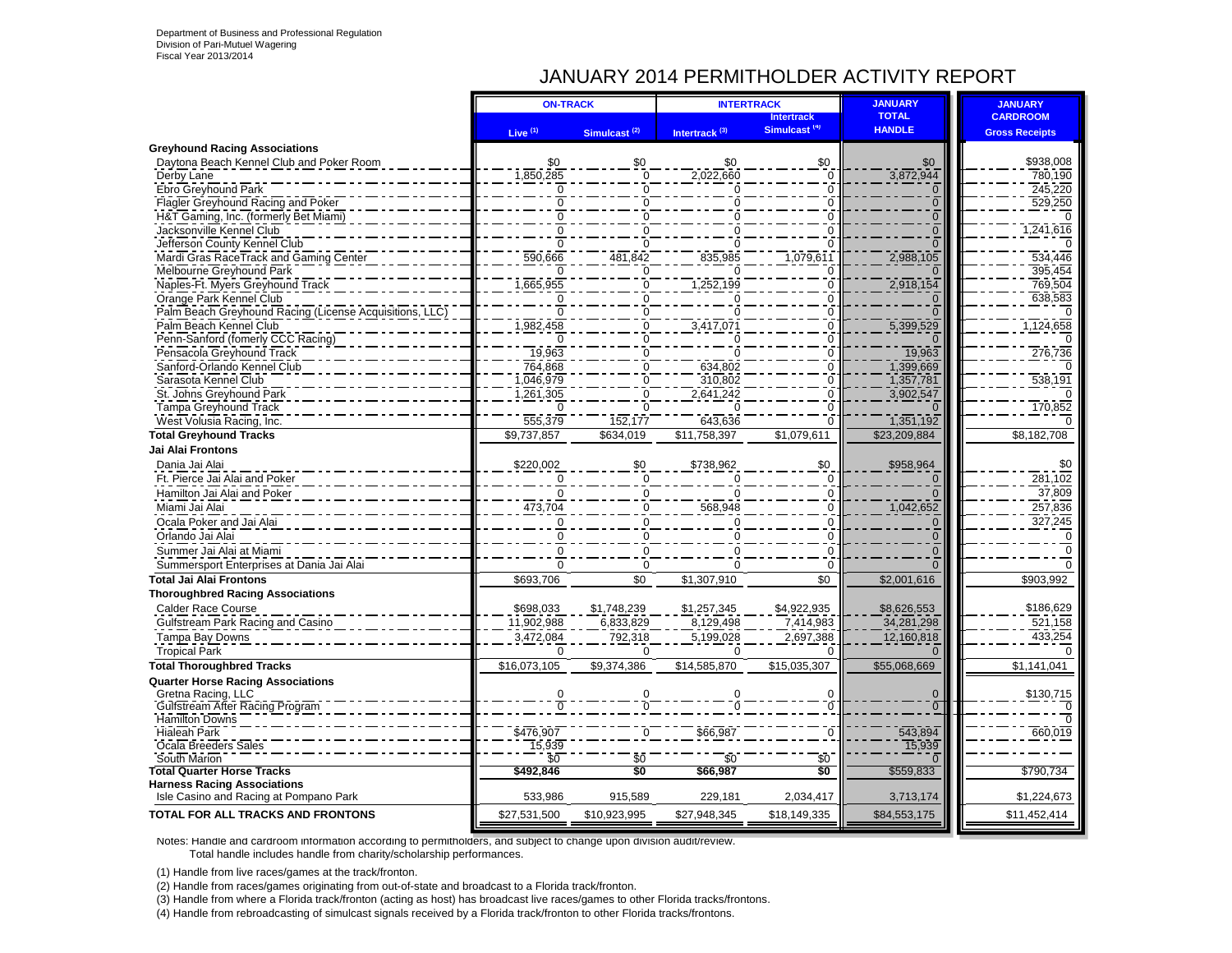#### **FEBRUARY 2014 PERMITHOLDER ACTIVITY REPORT**

|                                                                | <b>ON-TRACK</b>          |                          | <b>INTERTRACK</b>                                  |                                               | <b>FEBRUARY</b>               | <b>FEBRUARY</b>       |
|----------------------------------------------------------------|--------------------------|--------------------------|----------------------------------------------------|-----------------------------------------------|-------------------------------|-----------------------|
|                                                                |                          |                          |                                                    | <b>Intertrack</b><br>Simulcast <sup>(4)</sup> | <b>TOTAL</b><br><b>HANDLE</b> | <b>CARDROOM</b>       |
| <b>Greyhound Racing Associations</b>                           | Live $(1)$               | Simulcast <sup>(2)</sup> | Intertrack <sup>(3)</sup>                          |                                               |                               | <b>Gross Receipts</b> |
| Daytona Beach Kennel Club and Poker Room                       | \$0                      | \$0                      | \$0                                                | \$0                                           | \$0                           | \$914,751             |
| Derby Lane                                                     | 1,929,999                | $\overline{0}$           | 1,943,367                                          | $\overline{0}$                                | 3,873,366                     | 763,423               |
| Ebro Greyhound Park                                            | $\Omega$                 | $\overline{0}$           | $\Omega$                                           | $\overline{0}$                                | $\overline{0}$                | 241.176               |
| Flagler Greyhound Racing and Poker                             | $\overline{0}$           | $\overline{0}$           | $\overline{0}$                                     | $\overline{0}$                                | $\overline{0}$                | 524,554               |
| H&T Gaming, Inc. (formerly Bet Miami)                          | 281,841                  | 249,458                  | 361,490                                            | 573,857                                       | 1,466,646                     |                       |
| Jacksonville Kennel Club                                       | 0                        | $\mathbf 0$              | $\mathbf 0$                                        | $\Omega$                                      | $\mathbf 0$                   | ,171,619              |
| Jefferson County Kennel Club                                   | 0                        | $\Omega$                 | $\mathbf 0$                                        | $\Omega$                                      | $\overline{0}$                | $\overline{0}$        |
| Mardi Gras RaceTrack and Gaming Center                         | 348,525                  | 285,913                  | 445,626                                            | 696,912                                       | 1,776,976                     | 481,605               |
| Melbourne Greyhound Park                                       | 0                        | 0                        | O                                                  | ſ                                             | $\Omega$                      | 376,862               |
| Naples-Ft. Myers Greyhound Track                               | 1,792,958                | 0                        | 1,242,905                                          | $\mathbf 0$                                   | 3,035,863                     | 690,543               |
| Orange Park Kennel Club                                        | $\overline{\phantom{0}}$ | 0                        |                                                    | 0                                             | $\mathbf{0}$                  | 628,280               |
| Palm Beach Greyhound Racing (License Acquisitions, LLC         | 0                        | 0                        | $\begin{array}{r} 0 \\ 0 \\ 3,163,245 \end{array}$ | $\Omega$                                      | $\overline{0}$                |                       |
| Palm Beach Kennel Club                                         | ,980,120                 | $\overline{0}$           |                                                    | ō                                             | 5,143,365                     | 1,450,962             |
| Penn-Sanford (fomerly CCC Racing)                              | $\Omega$                 | 0                        | $\frac{0}{0}$                                      | $\Omega$                                      | $\Omega$                      |                       |
| Pensacola Greyhound Track                                      | 125,718                  | $\overline{\text{o}}$    |                                                    | $\overline{0}$                                | 125,718                       | 296,065               |
| Sanford-Orlando Kennel Club                                    | 768,051                  | $\frac{0}{0}$            | 653,111                                            | $\overline{0}$                                | 1,421,163                     |                       |
| Sarasota Kennel Club                                           | 1,146,691                |                          | 288,041                                            | $\Omega$                                      | 1,434,732                     | 483,509               |
| St. Johns Greyhound Park                                       | 1.280,684                | 0                        | 2,668,782                                          | 0                                             | 3,949,466                     |                       |
| Tampa Greyhound Track                                          | $\Omega$                 | $\overline{0}$           | $\Omega$                                           | $\Omega$                                      | $\overline{0}$                | 159,258               |
| West Volusia Racing, Inc.                                      | 616,597                  | 147,602                  | 668,367                                            | O                                             | 1,432,566                     |                       |
| <b>Total Greyhound Tracks</b>                                  | \$10,271,185             | \$682,972                | \$11,434,933                                       | \$1,270,769                                   | \$23,659,860                  | \$8,182,607           |
| Jai Alai Frontons                                              |                          |                          |                                                    |                                               |                               |                       |
| Dania Jai Alai                                                 | \$339,556                | \$0                      | \$1.068.142                                        | \$0                                           | \$1,407,698                   | \$23,684              |
| Ft. Pierce Jai Alai and Poker                                  | 137,774                  | $\Omega$                 | $\Omega$                                           | $\Omega$                                      | 137,774                       | 282,197               |
| Hamilton Jai Alai and Poker                                    | 0                        | 0                        | $\mathbf 0$                                        | $\mathbf 0$                                   | $\mathbf{0}$                  | 38,347                |
| Miami Jai Alai                                                 | 427,355                  | 0                        | 540,109                                            | $\mathbf 0$                                   | 967,464                       | 185,960               |
| Ocala Poker and Jai Alai                                       | 0                        | <br>$\overline{0}$       | $\overline{0}$                                     | <br>$\Omega$                                  | $\Omega$                      | 300,616               |
| Orlando Jai Alai                                               | 0                        | 0                        | 0                                                  | $\mathbf 0$                                   | $\overline{0}$                |                       |
| Summer Jai Alai at Miami                                       | 0                        | 0                        | $\mathbf 0$                                        | $\mathbf 0$                                   | $\mathbf 0$                   |                       |
| Summersport Enterprises at Dania Jai Alai                      | 0                        | 0                        | $\Omega$                                           | $\mathbf 0$                                   | $\Omega$                      | \$0                   |
| <b>Total Jai Alai Frontons</b>                                 | \$904,685                | \$0                      | \$1,608,251                                        | \$0                                           | \$2,512,936                   | \$830,804             |
|                                                                |                          |                          |                                                    |                                               |                               |                       |
| <b>Thoroughbred Racing Associations</b>                        |                          |                          |                                                    |                                               | \$8,332,328                   | \$156.805             |
| Calder Race Course                                             | \$600.181                | \$1,565,701              | \$1.031.208                                        | \$5,135,238                                   |                               |                       |
| Gulfstream Park Racing and Casino                              | 14,882,277               | 4,868,698                | 9,172,013                                          | 5,824,029                                     | 34,747,017                    | 442,501               |
| Tampa Bay Downs                                                | 4,100,021                | 672,715                  | 6,020,331                                          | 2,441,089                                     | 13,234,156                    | 380,930               |
| <b>Tropical Park</b>                                           | $\Omega$                 | 0                        | 0                                                  | $\Omega$                                      | $\Omega$                      |                       |
| <b>Total Thoroughbred Tracks</b>                               | \$19,582,479             | $\overline{$7,107,114}$  | \$16,223,552                                       | \$13,400,356                                  | \$56,313,500                  | \$980,236             |
| <b>Quarter Horse Racing Associations</b><br>Gretna Racing, LLC |                          |                          |                                                    |                                               |                               | \$146,338             |
| Gulfstream After Racing Program                                |                          |                          |                                                    |                                               |                               |                       |
| <b>Hamilton Downs</b>                                          |                          |                          |                                                    |                                               |                               |                       |
| <b>Hialeah Park</b>                                            | \$457,010                | $\mathbf 0$              | \$56,260                                           | $\Omega$                                      | \$513,270                     | 633,234               |
| Ocala Breeders Sales                                           |                          |                          |                                                    |                                               |                               |                       |
| South Marion                                                   |                          |                          |                                                    |                                               |                               |                       |
| <b>Total Quarter Horse Tracks</b>                              | \$457,010                | $\mathbf 0$              | \$56,260                                           | $\mathbf 0$                                   | \$513,270                     | \$779,572             |
| <b>Harness Racing Associations</b>                             |                          |                          |                                                    |                                               |                               |                       |
| Isle Casino and Racing at Pompano Park                         | 563,968                  | 906,937                  | 238,149                                            | 2,299,770                                     | \$4,008,824                   | \$1,056,428           |
| TOTAL FOR ALL TRACKS AND FRONTONS                              | \$31,779,327             | \$8,697,023              | \$29,561,145                                       | \$16,970,895                                  | \$87,008,390                  | \$11,829,647          |
|                                                                |                          |                          |                                                    |                                               |                               |                       |

Notes: Handle and cardroom information according to permitholders, and subject to change upon division audit/review. Total handle includes handle from charity/scholarship performances.

(1) Handle from live races/games at the track/fronton.

(2) Handle from races/games originating from out-of-state and broadcast to a Florida track/fronton.

(3) Handle from where a Florida track/fronton (acting as host) has broadcast live races/games to other Florida tracks/frontons.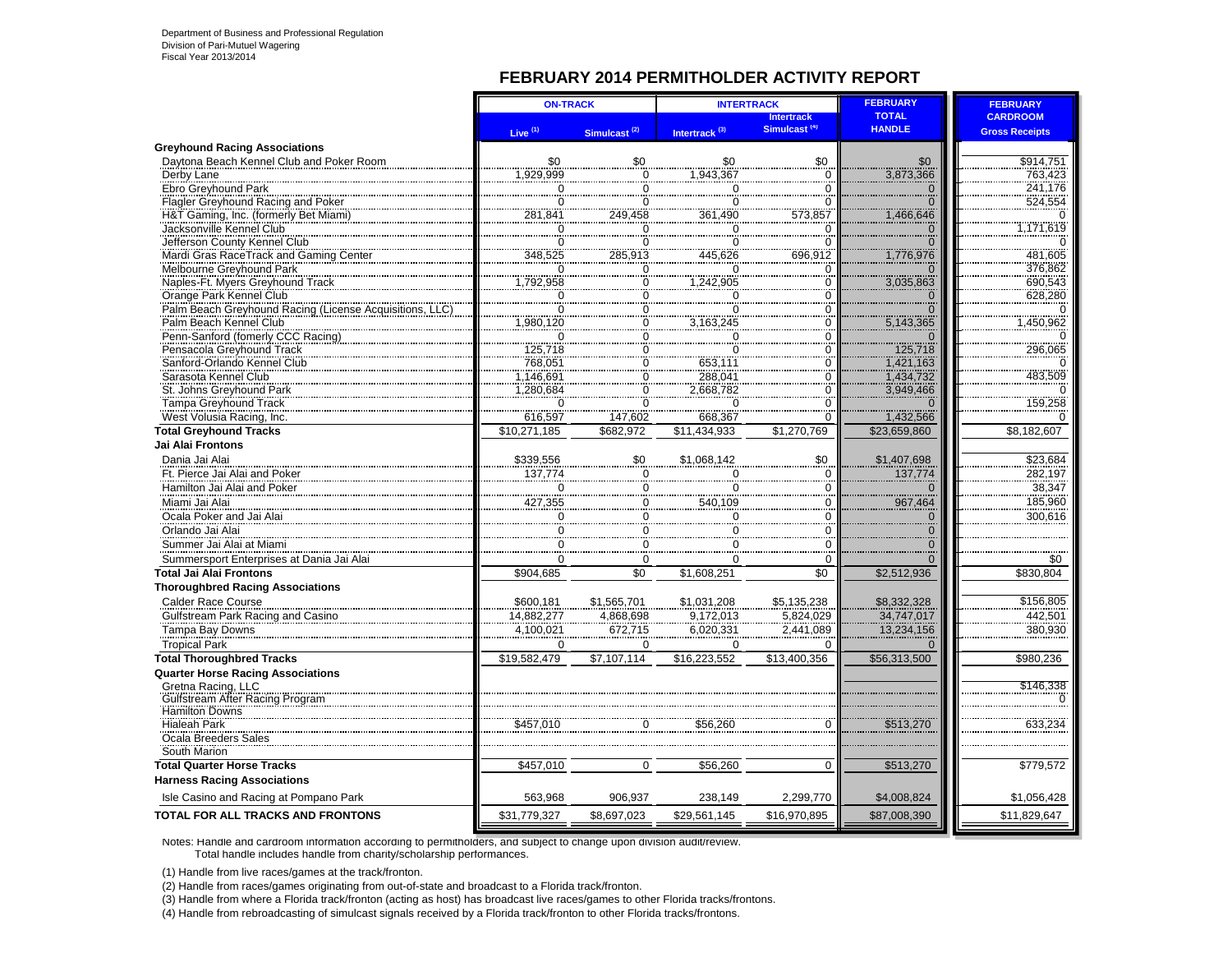## MARCH 2014 PERMITHOLDER ACTIVITY REPORT

|                                                                              |                     | <b>ON-TRACK</b>                      | <b>INTERTRACK</b>         |                          | <b>MARCH</b>               | <b>MARCH</b>          |
|------------------------------------------------------------------------------|---------------------|--------------------------------------|---------------------------|--------------------------|----------------------------|-----------------------|
|                                                                              |                     |                                      |                           | <b>Intertrack</b>        | <b>TOTAL</b>               | <b>CARDROOM</b>       |
|                                                                              | Live <sup>(1)</sup> | Simulcast <sup>(2)</sup>             | Intertrack <sup>(3)</sup> | Simulcast <sup>(4)</sup> | <b>HANDLE</b>              | <b>Gross Receipts</b> |
| <b>Greyhound Racing Associations</b>                                         |                     |                                      |                           |                          |                            |                       |
| Daytona Beach Kennel Club and Poker Room                                     | $\Omega$            | \$0                                  | \$0                       | \$0                      | \$0                        | 1,043,858             |
| Derby Lane                                                                   | 2,340,979           | $\overline{0}$                       | 2,219,074                 | $\Omega$                 | 4,560,053                  | 843,323               |
| Ebro Greyhound Park                                                          | 0                   | $\mathbf 0$                          | $\Omega$                  |                          | $\mathbf 0$                | 242,787<br>589,096    |
| Flagler Greyhound Racing and Poker                                           | 0                   | $\overline{0}$                       | $\overline{0}$            |                          | $\overline{0}$             |                       |
| H&T Gaming, Inc. (formerly Bet Miami)                                        | 689,311             | 627,523                              | 974,305                   | ,348,666                 | 3,639,804                  | <u>531,107</u>        |
| Jacksonville Kennel Club<br>Jefferson County Kennel Club                     | 0<br>n              | 0<br>0                               | 0<br>0                    | C                        | $\Omega$<br>$\overline{O}$ |                       |
| Mardi Gras RaceTrack and Gaming Center                                       | $\overline{0}$      | Ö                                    | ö                         |                          | $\overline{0}$             | 569,777               |
| Melbourne Greyhound Park                                                     | 17,743              |                                      |                           | $\Omega$                 | 17,743                     | 410,981               |
| Naples-Ft. Myers Greyhound Track                                             | ,969,849            | $\frac{0}{0}$                        |                           | $\Omega$                 | 3,327,296                  | 752,078               |
| Orange Park Kennel Club                                                      |                     | 0                                    | $\mathbf 0$               | $\Omega$                 |                            | 684,357               |
| Palm Beach Greyhound Racing (License Acquisitions, LLC                       | $\frac{0}{0}$       |                                      | $\overline{0}$            | n                        | $\frac{0}{0}$              |                       |
| Palm Beach Kennel Club                                                       | 2,234,365           | $\begin{matrix} 0 \\ 0 \end{matrix}$ | 3,602,207                 | ∩                        | 5,836,572                  | ,089,766              |
| Penn-Sanford (fomerly CCC Racing)                                            | $\overline{0}$      | $\dot{\rm o}$                        | $\overline{0}$            |                          |                            |                       |
| Pensacola Greyhound Track                                                    | 124,366             | $\overline{0}$                       | $\overline{0}$            | 0                        | 124,366                    | 305,105               |
| Sanford-Orlando Kennel Club                                                  | 912,408             | $\overline{0}$                       | 696,197                   | 0                        | 1,608,605                  |                       |
| Sarasota Kennel Club                                                         | ,203,939            | $\frac{0}{0}$                        | 337,404                   | $\Omega$                 | 1,541,343                  | 531,891               |
| St. Johns Greyhound Park                                                     | ,537,618            |                                      | 3,159,632                 | O                        | 4,697,249                  |                       |
| Tampa Greyhound Track                                                        | $\Omega$            | $\Omega$                             | $\Omega$                  | $\Omega$                 |                            | 182,881               |
| West Volusia Racing, Inc.                                                    | 611,398             | 173,855                              | 670,325                   | $\Omega$                 | 1,455,577                  |                       |
| <b>Total Greyhound Tracks</b>                                                | \$11,641,975        | \$801.377                            | \$13,016,590              | \$1.348.666              | \$26,808,608               | \$8,777,007           |
| <b>Jai Alai Frontons</b>                                                     |                     |                                      |                           |                          |                            |                       |
| Dania Jai Alai                                                               | \$376,869           | \$0                                  | \$1,225,978               | \$0                      | \$1,602,847                | \$39,540              |
| Ft. Pierce Jai Alai and Poker                                                | 142,820             | $\pmb{0}$                            | $\overline{0}$            | $\Omega$                 | 142,820                    | 317,350               |
| Hamilton Jai Alai and Poker                                                  | 0                   | 0                                    | 0                         | $\Omega$                 | $\Omega$                   | 39,191                |
| Miami Jai Alai                                                               | 450,929             | $\frac{0}{2}$                        | 599,443                   | $\Omega$                 | 1,050,372                  | 199,721<br>324,142    |
| Ocala Poker and Jai Alai                                                     | 0                   | $\overline{0}$                       | 0                         | 0                        | $\mathbf 0$                |                       |
| Orlando Jai Alai                                                             | $\mathbf 0$         | $\overline{0}$                       | $\mathbf 0$               | $\Omega$                 | $\overline{0}$             | \$0                   |
| Summer Jai Alai at Miami                                                     | $\Omega$            | $\mathbf 0$                          | $\mathbf 0$               | $\Omega$                 | $\Omega$                   | \$0                   |
| Summersport Enterprises at Dania Jai Alai                                    | O                   | $\Omega$                             | $\Omega$                  | $\Omega$                 | $\Omega$                   | \$0                   |
| <b>Total Jai Alai Frontons</b>                                               | \$970,618           | \$0                                  | \$1,825,421               | \$0                      | \$2,796,039                | \$919,944             |
| <b>Thoroughbred Racing Associations</b>                                      |                     |                                      |                           |                          |                            |                       |
| <b>Calder Race Course</b>                                                    | \$758,349           | \$2,307,349                          | \$995,970                 | \$6,018,178              | \$10,079,846               | \$172,645             |
| Gulfstream Park Racing and Casino                                            | 14,803,120          | 5,604,347                            | 8,826,692                 | 6,490,581                | 35,724,740                 | 466,027               |
| Tampa Bay Downs                                                              | 4,752,260           | 1,043,107                            | 5,581,110                 | 3,571,213                | 14,947,690                 | 462,590               |
| <b>Tropical Park</b>                                                         | $\Omega$            | $\Omega$                             | $\Omega$                  | ∩                        | $\Omega$                   |                       |
| <b>Total Thoroughbred Tracks</b>                                             | \$20,313,729        | \$8,954,803                          | \$15,403,772              | \$16,079,972             | \$60,752,277               | \$1,101,262           |
| <b>Quarter Horse Racing Associations</b>                                     |                     |                                      |                           |                          |                            |                       |
| Gretna Racing, LLC                                                           | \$0                 |                                      |                           |                          | \$0                        | \$153,860             |
| Gulfstream After Racing Program                                              |                     |                                      |                           |                          |                            |                       |
| Hamilton Downs                                                               |                     |                                      |                           |                          |                            |                       |
| Hialeah Park<br>Ocala Breeders Sales                                         |                     |                                      |                           |                          |                            | 712,944               |
| South Marion                                                                 |                     |                                      |                           |                          |                            |                       |
|                                                                              |                     |                                      |                           |                          |                            |                       |
| <b>Total Qurater Horse Tracks</b>                                            | \$0                 | \$0                                  | \$0                       | \$0                      | \$0                        | \$866,804             |
| <b>Harness Racing Associations</b><br>Isle Casino and Racing at Pompano Park | \$624,659           | \$1,096,796                          | \$237,633                 | \$2,719,579              | \$4,678,666                | \$1,256,440           |
| TOTAL FOR ALL TRACKS AND FRONTONS                                            | \$33,550,981        | \$10,852,976                         | \$30,483,416              | \$20,148,217             | \$95,035,590               | \$12,921,456          |
|                                                                              |                     |                                      |                           |                          |                            |                       |

Notes: Handle and cardroom information according to permitholders, and subject to change upon division audit/review. Total handle includes handle from charity/scholarship performances.

(1) Handle from live races/games at the track/fronton.

(2) Handle from races/games originating from out-of-state and broadcast to a Florida track/fronton.

(3) Handle from where a Florida track/fronton (acting as host) has broadcast live races/games to other Florida tracks/frontons.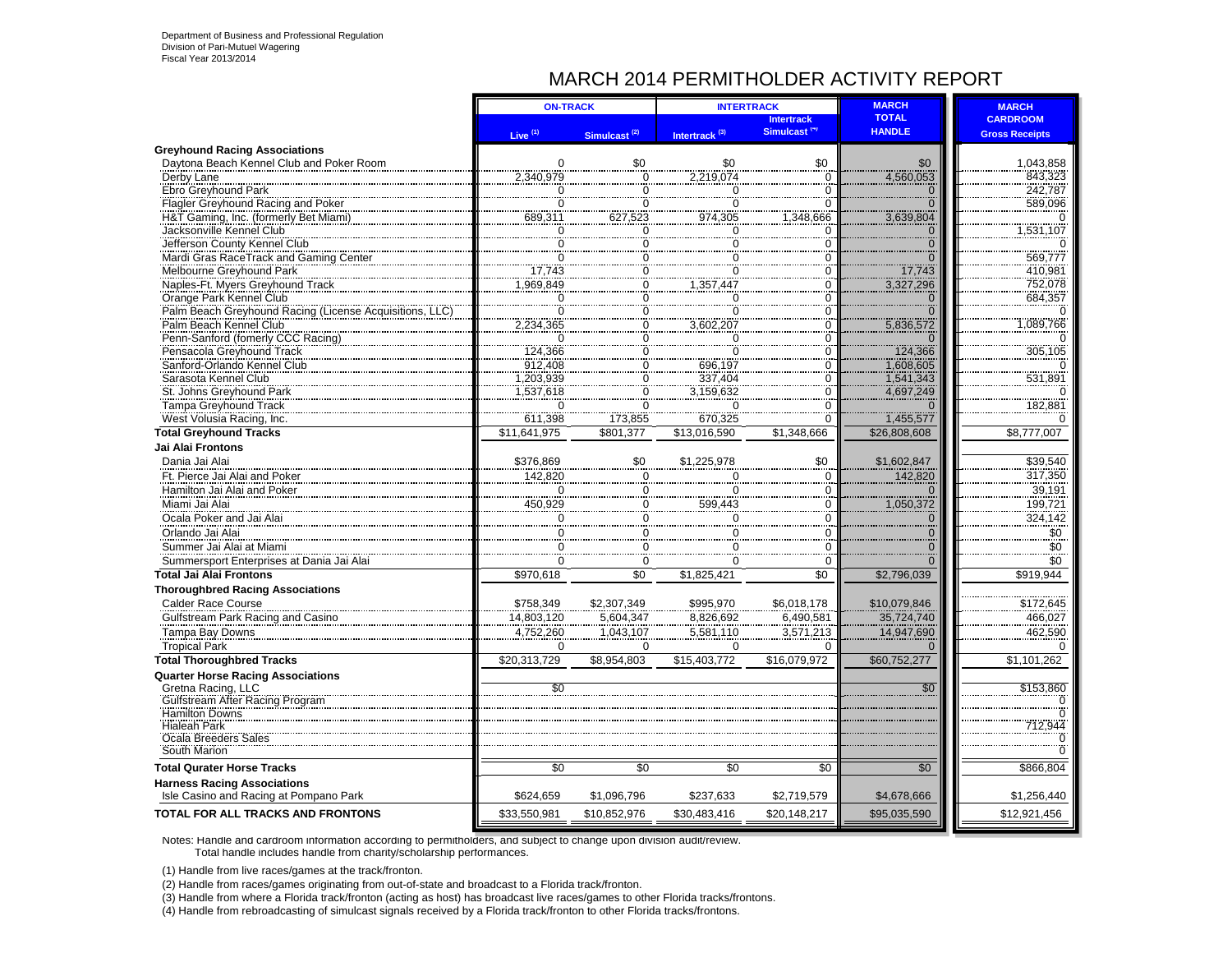## APRIL 2014 PERMITHOLDER ACTIVITY REPORT

|                                                                                  | <b>ON-TRACK</b>        |                          |                           | <b>INTERTRACK</b>                             | <b>APRIL</b>                              | <b>APRIL</b>             |
|----------------------------------------------------------------------------------|------------------------|--------------------------|---------------------------|-----------------------------------------------|-------------------------------------------|--------------------------|
|                                                                                  |                        |                          |                           | <b>Intertrack</b><br>Simulcast <sup>(4)</sup> | <b>TOTAL</b><br><b>HANDLE</b>             | <b>CARDROOM</b>          |
|                                                                                  | Live <sup>(1)</sup>    | Simulcast <sup>(2)</sup> | Intertrack <sup>(3)</sup> |                                               |                                           | <b>Gross Receipts</b>    |
| <b>Greyhound Racing Associations</b><br>Daytona Beach Kennel Club and Poker Room | \$506,867              | \$153,986                | \$718,884                 |                                               | \$1,379,737                               |                          |
| Derby Lane                                                                       | 1.928.177              | $\Omega$                 | 2.106.503                 | $\frac{$0}{}$                                 | 4,034,680                                 | \$878,914<br>711,954     |
| Ebro Greyhound Park                                                              | 0                      | $\overline{0}$           | $\overline{0}$            | $\overline{0}$                                |                                           | 231,003                  |
| Flagler Greyhound Racing and Poker                                               | $\ddot{\rm{o}}$        | $\overline{0}$           | 0                         | $\Omega$                                      | $\frac{0}{0}$                             | 567,651                  |
| H&T Gaming, Inc. (formerly Bet Miami)                                            | 410,081                | 562,417                  | 761,684                   | ,403,135                                      | 3,137,318                                 |                          |
| Jacksonville Kennel Club                                                         | 0                      | 0                        | 0                         | 0                                             | $\begin{matrix} 0 \\ 0 \\ 0 \end{matrix}$ | 1,121,145                |
| Jefferson County Kennel Club                                                     | 0                      | 0                        | 0                         | $\Omega$                                      |                                           |                          |
| Mardi Gras RaceTrack and Gaming Center                                           | $\Omega$               | 0                        |                           | $\Omega$                                      |                                           | 484.295                  |
| Melbourne Greyhound Park                                                         | 39,000                 | 0<br>$\overline{0}$      | $\Omega$                  | $\Omega$                                      | 39,000                                    | 372,343                  |
| Naples-Ft. Myers Greyhound Track<br>Orange Park Kennel Club                      | 1,182,591<br>$\Omega$  |                          | 1,046,893                 | $\overline{0}$<br>$\Omega$                    | 2,229,484<br>$\overline{0}$               | 664,459                  |
| Palm Beach Greyhound Racing (License Acquisitions,                               | $\overline{0}$         | 0<br>$\frac{6}{0}$       | 0                         | $\overline{0}$                                | $\frac{8}{0}$                             | 591,763                  |
| Palm Beach Kennel Club                                                           | .724.114               | $\overline{0}$           | 3.208.966                 | $\overline{0}$                                | 4,933,080                                 | 1,084,433                |
| Penn-Sanford (fomerly CCC Racing)                                                | $\Omega$               | 0                        | $\Omega$                  | $\Omega$                                      | $\Omega$                                  |                          |
| Pensacola Greyhound Track                                                        | 83,239                 | $\overline{0}$           | $\Omega$                  | $\frac{8}{0}$                                 | 83,239                                    | 279,990                  |
| Sanford-Orlando Kennel Club                                                      | 761,078                | $\Omega$                 | 676.299                   | $\overline{0}$                                | 1,437,377                                 |                          |
| Sarasota Kennel Club                                                             | 436,312                | $\overline{0}$           | 154,872                   | $\frac{8}{0}$                                 | 591,185                                   | 472,189                  |
| St. Johns Greyhound Park                                                         | 1,313,902              | 0                        | 2,674,638                 | 0                                             | 3,988,540                                 |                          |
| Tampa Greyhound Track                                                            | $\Omega$               | 0                        | $\Omega$                  | $\overline{0}$                                | $\overline{0}$                            | 177,191                  |
| West Volusia Racing, Inc.                                                        | O                      | 0                        | 'n                        | $\overline{0}$                                | $\overline{0}$                            |                          |
| <b>Total Greyhound Tracks</b>                                                    | \$8,385,361            | \$716,403                | \$11,348,739              | \$1,403,135                                   | \$21,853,639                              | \$7,637,330              |
| Jai Alai Frontons                                                                |                        |                          |                           |                                               |                                           |                          |
| Dania Jai Alai                                                                   | \$313,302              | \$0                      | \$1,087,581               | \$0                                           | \$1,400,883                               | \$33,382.00              |
| Ft. Pierce Jai Alai and Poker                                                    | $\mathbf 0$            | 0                        | 0                         | $\overline{0}$                                | $\mathbf 0$                               | 248,156.00               |
| Hamilton Jai Alai and Poker                                                      | 0                      | 0                        | $\mathbf 0$               | $\overline{0}$                                | $\frac{1}{0}$                             | 41,285.00                |
| Miami Jai Alai                                                                   | 416,513                | 0                        | 530,880                   | $\mathbf 0$                                   | 947,393                                   | 243,039.50               |
| Ocala Poker and Jai Alai                                                         | $\Omega$               | 0                        | $\Omega$                  | $\Omega$                                      | $\Omega$                                  | 310,507.00               |
| Orlando Jai Alai                                                                 | 183.230                | $\mathbf 0$              | 16,916                    | $\overline{0}$                                | 200,146                                   |                          |
| Summer Jai Alai at Miami                                                         | $\Omega$               | $\Omega$                 | 0                         | $\Omega$                                      | $\overline{0}$<br>$\overline{0}$          |                          |
| Summersport Enterprises at Dania Jai Alai                                        | 0                      | 0                        | $\mathbf 0$               | $\Omega$                                      |                                           |                          |
| <b>Total Jai Alai Frontons</b>                                                   | \$913,045              | \$0                      | \$1,635,377               | \$0                                           | \$2,548,422                               | \$876,370                |
| <b>Thoroughbred Racing Associations</b>                                          |                        |                          |                           |                                               |                                           |                          |
| Calder Race Course<br>Gulfstream Park Racing and Casino                          | \$637,808              | \$2,313,354<br>7,553,262 | \$793,137<br>2,678,660    | \$4,197,850<br>6.624.174                      | \$7,942,148<br>20,140,237                 | \$162,573.00             |
| Tampa Bay Downs                                                                  | 3,284,142<br>3,274,680 | 1,601,954                | 3,583,538                 | 4,533,678                                     | 12,993,849                                | 445,287.00<br>355,346.00 |
| <b>Tropical Park</b>                                                             | $\Omega$               | $\Omega$                 | $\Omega$                  | 0                                             | $\Omega$                                  |                          |
| <b>Total Thoroughbred Tracks</b>                                                 | \$7,196,629            | \$11,468,569             | \$7,055,335               | \$15,355,701                                  | \$41,076,234                              | \$963,206                |
| <b>Quarter Horse Racing Associations</b>                                         |                        |                          |                           |                                               |                                           |                          |
| Gretna Racing, LLC                                                               | \$0                    |                          |                           |                                               | \$0                                       | \$148,430.00             |
| Gulfstream After Racing Program                                                  | 0                      |                          |                           |                                               |                                           |                          |
| <b>Hamilton Downs</b>                                                            |                        |                          |                           |                                               |                                           |                          |
| <b>Hialeah Park</b>                                                              | $\Omega$               | 0                        | O                         |                                               | $\begin{matrix} 0 \\ 0 \end{matrix}$      | 630,609                  |
| Ocala Breeders Sales<br>South Marion                                             | 2,853                  |                          |                           |                                               | 2,853                                     |                          |
| <b>Total Quarter Horse Tracks</b>                                                | 2,853                  | $\Omega$                 | $\Omega$                  | $\Omega$                                      | \$2,853                                   | \$779,039                |
| <b>Harness Racing Associations</b>                                               |                        |                          |                           |                                               |                                           |                          |
| Isle Casino and Racing at Pompano Park                                           | 327,334                | 1,010,575                | 113.459                   | 2,387,348                                     | 3,838,717                                 | \$1,003,172.00           |
| TOTAL FOR ALL TRACKS AND FRONTONS                                                | \$16,825,223           | \$13,195,548             | \$20,152,909              | \$19,146,185                                  | \$69,319,865                              | \$11,259,116             |

Notes: Handle and cardroom information according to permitholders, and subject to change upon division audit/review. Total handle includes handle from charity/scholarship performances.

(1) Handle from live races/games at the track/fronton.

(2) Handle from races/games originating from out-of-state and broadcast to a Florida track/fronton.

(3) Handle from where a Florida track/fronton (acting as host) has broadcast live races/games to other Florida tracks/frontons.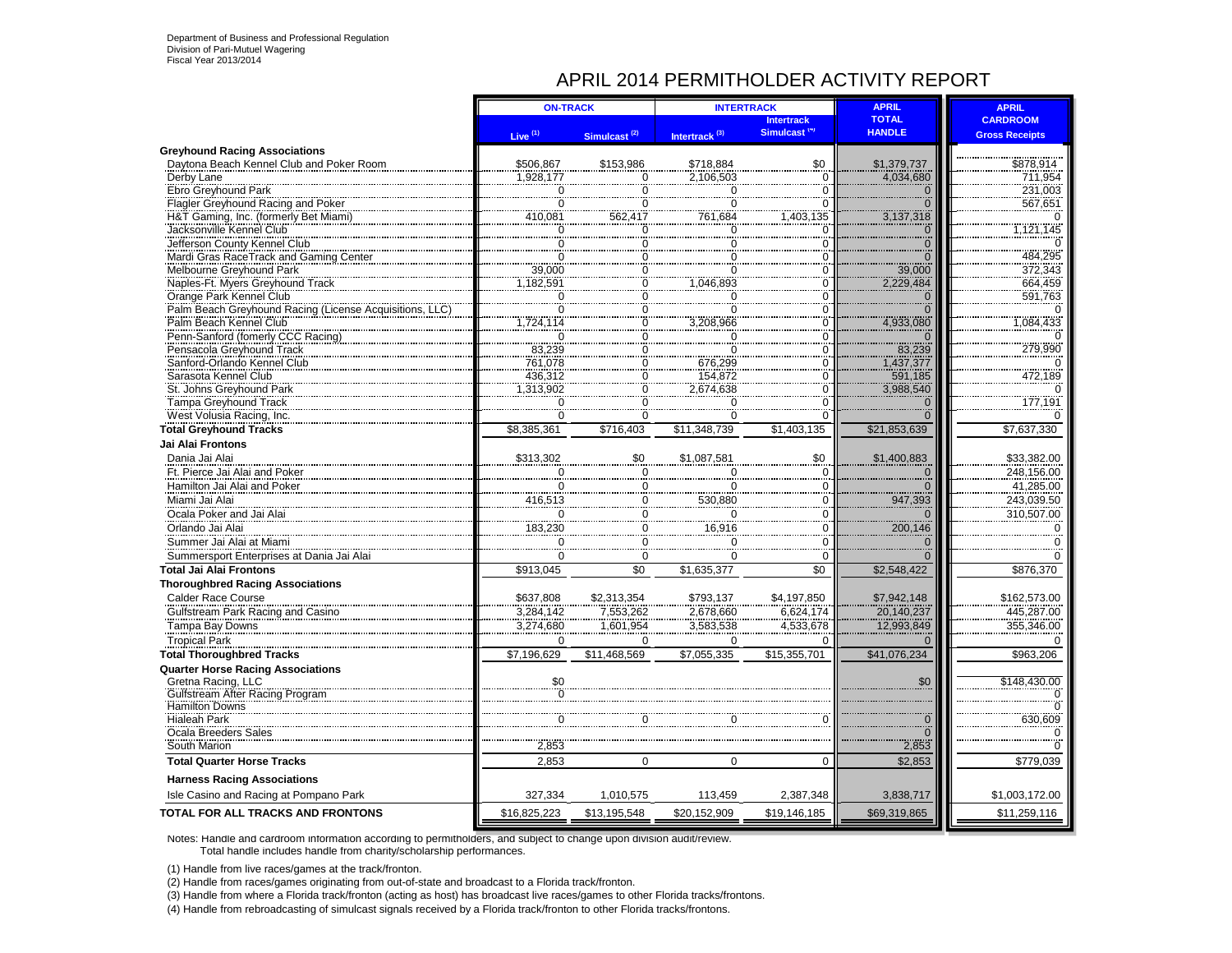## MAY 2014 PERMITHOLDER ACTIVITY REPORT

|                                                                              | <b>ON-TRACK</b>        |                          |                           | <b>INTERTRACK</b>          | <b>MAY</b>                        | <b>MAY</b>                 |
|------------------------------------------------------------------------------|------------------------|--------------------------|---------------------------|----------------------------|-----------------------------------|----------------------------|
|                                                                              |                        |                          |                           | <b>Intertrack</b>          | <b>TOTAL</b>                      | <b>CARDROOM</b>            |
|                                                                              | Live $(1)$             | Simulcast <sup>(2)</sup> | Intertrack <sup>(3)</sup> | Simulcast <sup>(4)</sup>   | <b>HANDLE</b>                     | <b>Gross Receipts</b>      |
| <b>Greyhound Racing Associations</b>                                         |                        |                          |                           |                            |                                   |                            |
| Davtona Beach Kennel Club and Poker Room                                     | \$549,111<br>1.847.527 | \$215.067                | \$697,775<br>2.301.765    | \$0                        | \$1,461,953<br>4,149,292          | \$937,023.00<br>769.795.00 |
| Derby Lane<br>Ebro Greyhound Park                                            |                        | $\Omega$<br>∩            |                           | $\Omega$<br>$\overline{0}$ |                                   |                            |
| Flagler Greyhound Racing and Poker                                           | 170,396<br>25,212      | 12,842                   | 0<br>51,641               | 111,937                    | 170,396<br>201,632                | 268,542.00<br>575,694.00   |
| H&T Gaming, Inc. (formerly Bet Miami)                                        | $\overline{0}$         | 662,714                  | 0                         | 1,728,561                  | 2,391,275                         |                            |
| Jacksonville Kennel Club                                                     | 281,532                | $\overline{0}$           | 534,301                   | $\overline{0}$             | 815,833                           | 1,318,992.00               |
| Jefferson County Kennel Club                                                 | $\Omega$               | 0                        | 0                         | $\bar{0}$                  | $\Omega$                          |                            |
| Mardi Gras RaceTrack and Gaming Center                                       | $\overline{0}$         | $\overline{0}$           | $\overline{0}$            | $\overline{0}$             | $\overline{0}$                    | 435,435.00                 |
| Melbourne Greyhound Park                                                     | 23,826                 | O                        | ö                         | $\overline{0}$             | 23.826                            | 395,086.00                 |
| Naples-Ft. Myers Greyhound Track                                             | 900,401                | 0                        | 984,893                   | $\overline{0}$             | 1,885,294                         | 557,494.00                 |
| Orange Park Kennel Club                                                      | $\Omega$               | 0                        | 0                         | $\overline{0}$             | $\Omega$                          | 625,318.00                 |
| Palm Beach Greyhound Racing (License Acquisitions, LLC)                      | $\overline{0}$         | $\overline{0}$           | $\ddot{\mathbf{0}}$       | $\overline{0}$             |                                   |                            |
| Palm Beach Kennel Club                                                       | 1,805,778              | $\overline{0}$           | 3,655,062                 | $\overline{0}$             | 5,460,840                         | 1,098,474.50               |
| Penn-Sanford (fomerly CCC Racing)                                            | $\Omega$               | Ő                        | 0                         | $\overline{0}$             |                                   |                            |
| Pensacola Greyhound Track                                                    | 84,614                 | $\overline{0}$           | 0                         | $\overline{0}$             | 84,614                            | 287,526.00                 |
| Sanford-Orlando Kennel Club                                                  | 894.114                | Ő                        | 756,295                   | $\overline{0}$             | 1,650,410                         |                            |
| Sarasota Kennel Club                                                         |                        | Ő                        | n                         | $\bar{0}$                  | $\Omega$                          | 438,668.00                 |
| St. Johns Greyhound Park                                                     | 1,250,217              | Ő                        | 2,307,584                 | $\overline{0}$             | 3,557,801                         | 0.00                       |
| Tampa Greyhound Track                                                        |                        | $\overline{0}$           |                           | $\overline{0}$             |                                   | 200,042.50                 |
| West Volusia Racing, Inc.                                                    |                        | $\overline{0}$           | $\overline{0}$            | $\overline{0}$             |                                   |                            |
| <b>Total Greyhound Tracks</b>                                                | \$7,832,728            | \$890,624                | \$11,289,317              | \$1,840,498                | \$21,853,167                      | \$7,908,090                |
| Jai Alai Frontons                                                            |                        |                          |                           |                            |                                   |                            |
| Dania Jai Alai                                                               | \$304,854              | \$0                      | \$1,132,615               | \$0                        | \$1,437,468                       | \$36,038.00                |
| Ft. Pierce Jai Alai and Poker                                                | 0                      | $\mathbf 0$              | 0                         | $\tilde{0}$                | $\Omega$                          | 244,308.00                 |
| Hamilton Jai Alai and Poker                                                  | $\mathbf 0$            | $\pmb{0}$                | 0                         | $\overline{0}$             | $\mathbf{0}$                      | 32,426.00                  |
| Miami Jai Alai                                                               | $\mathbf 0$            | $\mathbf 0$              | 0                         | $\overline{0}$             | $\Omega$                          | 252,592.50                 |
| Ocala Poker and Jai Alai                                                     | $\mathbf 0$            | $\mathbf 0$              | 0                         | $\overline{0}$             | $\Omega$                          | 362,431.00                 |
| Orlando Jai Alai                                                             | 272,959                | $\mathbf 0$              | 18,172                    | $\overline{0}$<br>         | 291,130<br>919,991                | $\mathbf 0$                |
| Summer Jai Alai at Miami                                                     | 392,601                | 0                        | 527,390                   | 0                          |                                   | 0                          |
| Summersport Enterprises at Dania Jai Alai                                    | $\Omega$               | $\Omega$                 | $\Omega$                  | $\mathbf 0$                |                                   | $\Omega$                   |
| <b>West Flagler Associates</b>                                               | $\Omega$               | $\Omega$                 | 0                         | $\Omega$                   |                                   | $\Omega$                   |
| Total Jai Alai Frontons                                                      | \$970,413              | \$0                      | \$1,678,176               | \$0                        | \$2,648,589                       | \$927,796                  |
| <b>Thoroughbred Racing Associations</b>                                      |                        |                          |                           |                            |                                   |                            |
| <b>Calder Race Course</b>                                                    | \$739,847              | \$3,703,036              | \$962,012                 | \$14,662,627               | \$20,067,522                      | \$181,893.00               |
| Gulfstream Park Racing and Casino                                            | 3,133,086              | 4,770,823                | 3,264,726                 | 11,977,896                 | 23,146,531                        | 476,330.00                 |
| Tampa Bay Downs                                                              | 608,422                | 1,295,787                | 594,124                   | 4,586,172                  | 7,084,505                         | 353,212.00                 |
| <b>Tropical Park</b>                                                         | $\Omega$               | $\Omega$                 | 0                         | $\Omega$                   | $\Omega$                          |                            |
| <b>Total Thoroughbred Tracks</b>                                             | \$4,481,355            | \$9,769,646              | \$4,820,862               | \$31,226,695               | \$50,298,558                      | \$1,011,435                |
| <b>Quarter Horse Racing Associations</b>                                     |                        |                          |                           |                            |                                   |                            |
| Gretna Racing, LLC                                                           |                        |                          |                           | 0<br>$\overline{0}$        | $\overline{60}$<br>$\overline{0}$ | \$140,145.00               |
| Gulfstream After Racing Program                                              |                        |                          |                           | $\check{0}$                |                                   |                            |
| <b>Hialeah Park</b>                                                          | $\mathbf 0$            | $\mathbf 0$              | ö                         |                            | $\overline{0}$                    | 623,092                    |
| <b>Total Quarter Horse Tracks</b>                                            | $\Omega$               | $\Omega$                 | $\overline{0}$            | $\Omega$                   | $\Omega$                          | \$763,237                  |
| <b>Harness Racing Associations</b><br>Isle Casino and Racing at Pompano Park | \$165,997              | \$1,161,234              | \$68,724                  | \$2,450,485                | \$3,846,439                       | \$1,060,468                |
| <b>TOTAL FOR ALL TRACKS AND FRONTONS</b>                                     | \$13,450,493           | \$11,821,504             | \$17,857,078              | \$35,517,678               | \$78,646,753                      | \$11,671,026               |
|                                                                              |                        |                          |                           |                            |                                   |                            |

Notes: Handle and cardroom information according to permitholders, and subject to change upon division audit/review. Total handle includes handle from charity/scholarship performances.

(1) Handle from live races/games at the track/fronton.

(2) Handle from races/games originating from out-of-state and broadcast to a Florida track/fronton.

(3) Handle from where a Florida track/fronton (acting as host) has broadcast live races/games to other Florida tracks/frontons.